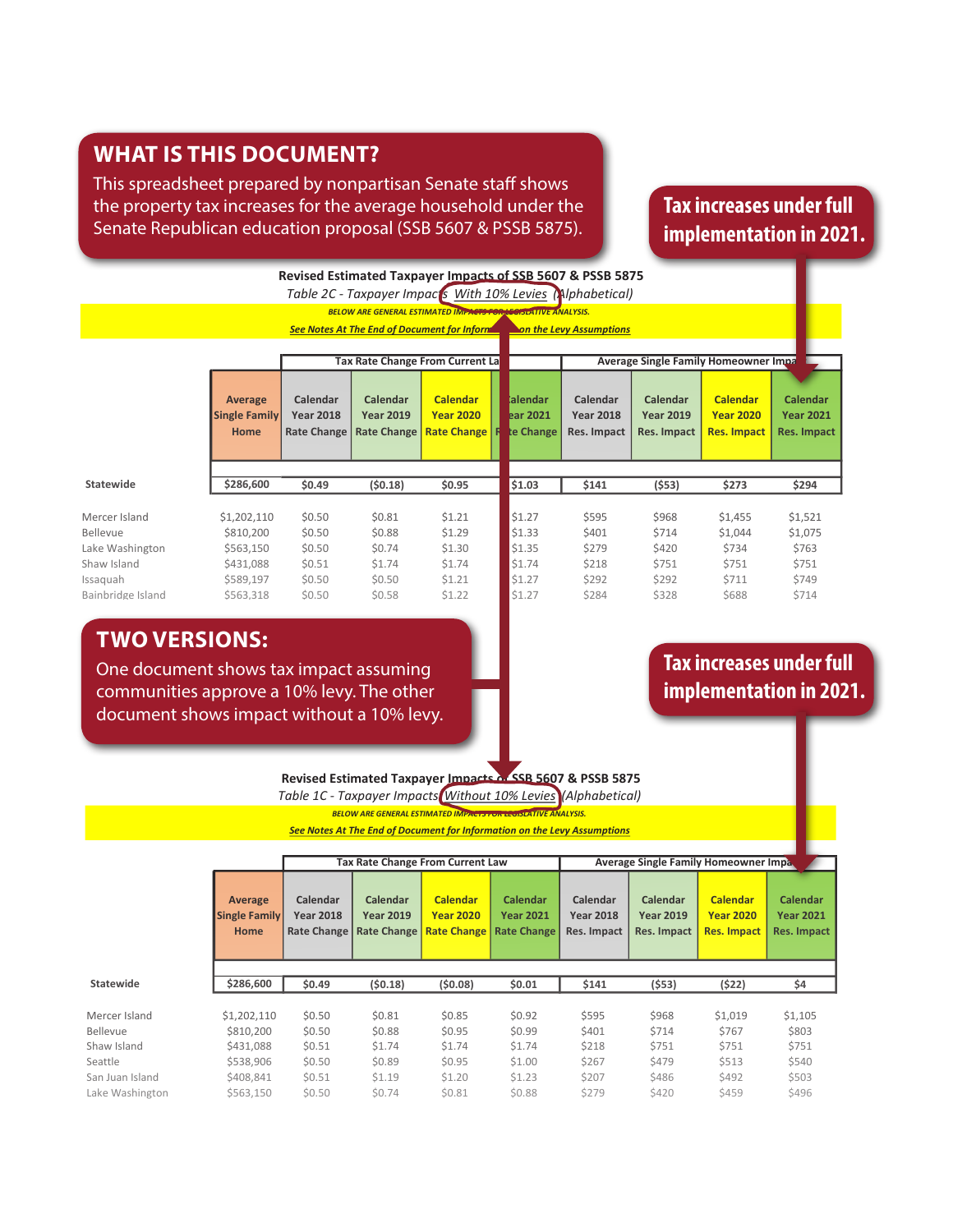### **Revised Estimated Taxpayer Impacts of SSB 5607 & PSSB 5875**

*Table 2C - Taxpayer Impacts With 10% Levies (Alphabetical)*

*BELOW ARE GENERAL ESTIMATED IMPACTS FOR LEGISLATIVE ANALYSIS.* 

*See Notes At The End of Document for Information on the Levy Assumptions*

|                        | <b>Tax Rate Change From Current Law</b><br><b>Average Single Family Homeowner Impact</b> |                    |                    |                    |                    |                  |                    |                  |                    |
|------------------------|------------------------------------------------------------------------------------------|--------------------|--------------------|--------------------|--------------------|------------------|--------------------|------------------|--------------------|
|                        |                                                                                          |                    |                    |                    |                    |                  |                    |                  |                    |
|                        |                                                                                          |                    |                    |                    |                    |                  |                    | <b>Calendar</b>  |                    |
|                        | <b>Average</b>                                                                           | Calendar           | Calendar           | <b>Calendar</b>    | <b>Calendar</b>    | Calendar         | Calendar           |                  | <b>Calendar</b>    |
|                        | <b>Single Family</b>                                                                     | <b>Year 2018</b>   | <b>Year 2019</b>   | <b>Year 2020</b>   | <b>Year 2021</b>   | <b>Year 2018</b> | <b>Year 2019</b>   | <b>Year 2020</b> | <b>Year 2021</b>   |
|                        | Home                                                                                     | <b>Rate Change</b> | <b>Rate Change</b> | <b>Rate Change</b> | <b>Rate Change</b> | Res. Impact      | <b>Res. Impact</b> | Res. Impact      | <b>Res. Impact</b> |
|                        |                                                                                          |                    |                    |                    |                    |                  |                    |                  |                    |
|                        |                                                                                          |                    |                    |                    |                    |                  |                    |                  |                    |
| Statewide              | \$286,600                                                                                | \$0.49             | (50.18)            | \$0.95             | \$1.03             | \$141            | (553)              | \$273            | \$294              |
|                        |                                                                                          |                    |                    |                    |                    |                  |                    |                  |                    |
| Mercer Island          | \$1,202,110                                                                              | \$0.50             | \$0.81             | \$1.21             | \$1.27             | \$595            | \$968              | \$1,455          | \$1,521            |
| Bellevue               | \$810,200                                                                                | \$0.50             | \$0.88             | \$1.29             | \$1.33             | \$401            | \$714              | \$1,044          | \$1,075            |
| Lake Washington        | \$563,150                                                                                | \$0.50             | \$0.74             | \$1.30             | \$1.35             | \$279            | \$420              | \$734            | \$763              |
| Shaw Island            | \$431,088                                                                                | \$0.51             | \$1.74             | \$1.74             | \$1.74             | \$218            | \$751              | \$751            | \$751              |
| Issaquah               | \$589,197                                                                                | \$0.50             | \$0.50             | \$1.21             | \$1.27             | \$292            | \$292              | \$711            | \$749              |
| Bainbridge Island      | \$563,318                                                                                | \$0.50             | \$0.58             | \$1.22             | \$1.27             | \$284            | \$328              | \$688            | \$714              |
| Seattle                | \$538,906                                                                                | \$0.50             | \$0.89             | \$1.24             | \$1.29             | \$267            | \$479              | \$667            | \$693              |
| San Juan Island        | \$408,841                                                                                | \$0.51             | \$1.19             | \$1.49             | \$1.52             | \$207            | \$486              | \$610            | \$621              |
| Orcas Island           | \$382,556                                                                                | \$0.51             | \$0.98             | \$1.41             | \$1.42             | \$193            | \$374              | \$541            | \$544              |
| Lopez Island           | \$333,502                                                                                | \$0.51             | \$1.12             | \$1.47             | \$1.48             | \$169            | \$374              | \$491            | \$493              |
| Vashon Island          | \$423,689                                                                                | \$0.50             | \$0.42             | \$1.09             | \$1.12             | \$210            | \$176              | \$460            | \$473              |
| Northshore             | \$431,910                                                                                | \$0.50             | \$0.20             | \$1.01             | \$1.09             | \$214            | \$88               | \$438            | \$470              |
| Snoqualmie Valley      | \$443,735                                                                                | \$0.50             | \$0.15             | \$0.99             | \$1.05             | \$220            | \$65               | \$439            | \$467              |
| South Whidbey          | \$366,887                                                                                | \$0.46             | \$0.86             | \$1.26             | \$1.27             | \$170            | \$314              | \$462            | \$466              |
| Orchard Prairie        | \$267,122                                                                                | \$0.48             | \$0.58             | \$1.64             | \$1.64             | \$127            | \$156              | \$439            | \$439              |
| Mount Pleasant         | \$240,065                                                                                | \$0.50             | \$1.72             | \$1.72             | \$1.72             | \$120            | \$413              | \$413            | \$413              |
| Riverview              | \$403,114                                                                                | \$0.50             | (50.06)            | \$0.90             | \$0.95             | \$200            | (522)              | \$363            | \$384              |
| Coupeville             | \$308,118                                                                                | \$0.46             | \$0.60             | \$1.15             | \$1.19             | \$143            | \$185              | \$355            | \$366              |
| Shoreline              | \$405,549                                                                                | \$0.50             | (\$0.07)           | \$0.82             | \$0.89             | \$201            | ( \$30)            | \$331            | \$361              |
| Cle Elum-Roslyn        | \$229,600                                                                                | \$0.54             | \$1.10             | \$1.51             | \$1.54             | \$124            | \$251              | \$346            | \$353              |
| Peninsula              | \$331,542                                                                                | \$0.49             | \$0.14             | \$0.97             | \$1.04             | \$163            | \$46               | \$322            | \$343              |
| Easton                 | \$230,236                                                                                | \$0.54             | \$1.00             | \$1.49             | \$1.49             | \$124            | \$231              | \$342            | \$343              |
| Edmonds                | \$337,764                                                                                | \$0.48             | \$0.04             | \$0.93             | \$1.01             | \$163            | \$13               | \$315            | \$341              |
| Grapeview              | \$259,861                                                                                | \$0.47             | \$0.79             | \$1.30             | \$1.30             | \$123            | \$206              | \$338            | \$338              |
| Manson                 | \$247,136                                                                                | \$0.52             | \$0.19             | \$1.31             | \$1.35             | \$130            | \$46               | \$324            | \$335              |
| Ridgefield             | \$313,926                                                                                | \$0.47             | (\$0.03)           | \$0.99             | \$1.06             | \$148            | (59)               | \$312            | \$333              |
| Camas                  | \$357,645                                                                                | \$0.47             | (50.54)            | \$0.83             | \$0.91             | \$169            | (5192)             | \$297            | \$326              |
| Quilcene               | \$195,456                                                                                | \$0.48             | \$0.12             | \$1.67             | \$1.67             | \$95             | \$24               | \$326            | \$326              |
| Hockinson              | \$347,083                                                                                | \$0.47             | (50.69)            | \$0.82             | \$0.91             | \$164            | ( \$240)           | \$283            | \$316              |
| <b>Trout Lake</b>      | \$245,162                                                                                | \$0.48             | (50.56)            | \$1.27             | \$1.28             | \$117            | ( \$136)           | \$312            | \$314              |
| Oak Harbor<br>Skamania | \$237,539<br>\$199,553                                                                   | \$0.46<br>\$0.50   | (50.70)<br>\$0.45  | \$1.19<br>\$1.49   | \$1.26<br>\$1.50   | \$110<br>\$100   | ( \$166)<br>\$89   | \$283<br>\$297   | \$300<br>\$298     |
| Renton                 | \$316,761                                                                                | \$0.50             | \$0.01             | \$0.87             | \$0.93             | \$157            | \$3                | \$276            | \$296              |
| Adna                   | \$185,401                                                                                | \$0.47             | (50.46)            | \$1.54             | \$1.58             | \$87             | ( \$86)            | \$285            | \$293              |
| Mill A                 | \$165,730                                                                                | \$0.50             | \$1.72             | \$1.72             | \$1.72             | \$83             | \$285              | \$285            | \$285              |
| Loon Lake              | \$172,062                                                                                | \$0.48             | \$0.92             | \$1.65             | \$1.65             | \$83             | \$159              | \$284            | \$284              |
| Lake Stevens           | \$265,614                                                                                | \$0.48             | (50.80)            | \$0.95             | \$1.07             | \$128            | (5214)             | \$254            | \$284              |
| Dieringer              | \$391,915                                                                                | \$0.49             | (50.76)            | \$0.64             | \$0.72             | \$193            | (5297)             | \$250            | \$281              |
| Crescent               | \$203,376                                                                                | \$0.50             | \$0.10             | \$1.38             | \$1.38             | \$101            | \$20               | \$281            | \$280              |
| Snohomish              | \$336,721                                                                                | \$0.48             | (50.62)            | \$0.74             | \$0.83             | \$162            | (5210)             | \$248            | \$280              |
| Stanwood-Camano        | \$300,925                                                                                | \$0.48             | (50.03)            | \$0.87             | \$0.93             | \$145            | (59)               | \$262            | \$280              |
| Mukilteo               | \$305,395                                                                                | \$0.48             | (50.21)            | \$0.81             | \$0.90             | \$147            | (564)              | \$246            | \$275              |
| Cascade                | \$213,702                                                                                | \$0.52             | \$0.56             | \$1.24             | \$1.29             | \$112            | \$121              | \$265            | \$275              |
| Port Townsend          | \$229,142                                                                                | \$0.48             | \$0.51             | \$1.18             | \$1.20             | \$111            | \$117              | \$270            | \$275              |
| Stevenson-Carson       | \$159,509                                                                                | \$0.50             | \$0.74             | \$1.72             | \$1.72             | \$80             | \$118              | \$274            | \$274              |
| Monroe                 | \$314,949                                                                                | \$0.48             | (50.59)            | \$0.76             | \$0.87             | \$152            | ( \$185)           | \$238            | \$274              |
| <b>Methow Valley</b>   | \$216,312                                                                                | \$0.51             | \$0.67             | \$1.25             | \$1.25             | \$110            | \$145              | \$271            | \$269              |
| La Center              | \$259,965                                                                                | \$0.47             | (50.77)            | \$0.95             | \$1.02             | \$123            | (5201)             | \$247            | \$265              |
| Anacortes              | \$273,081                                                                                | \$0.48             | \$0.29             | \$0.89             | \$0.95             | \$132            | \$79               | \$244            | \$260              |
| Chimacum               | \$240,350                                                                                | \$0.48             | \$0.30             | \$1.08             | \$1.08             | \$116            | \$71               | \$258            | \$259              |
| Sequim                 | \$221,503                                                                                | \$0.50             | \$0.31             | \$1.11             | \$1.16             | \$111            | \$68               | \$246            | \$256              |
| Griffin                | \$293,143                                                                                | \$0.47             | (50.30)            | \$0.84             | \$0.87             | \$139            | (589)              | \$247            | \$254              |
| Tahoma                 | \$359,740                                                                                | \$0.50             | (50.78)            | \$0.61             | \$0.71             | \$178            | (5281)             | \$219            | \$254              |
| West Valley (Yakima)   | \$186,071                                                                                | \$0.50             | (50.91)            | \$1.24             | \$1.34             | \$93             | ( \$169)           | \$231            | \$249              |
| <b>Medical Lake</b>    | \$151,519                                                                                | \$0.48             | (50.24)            | \$1.64             | \$1.64             | \$72             | (537)              | \$249            | \$249              |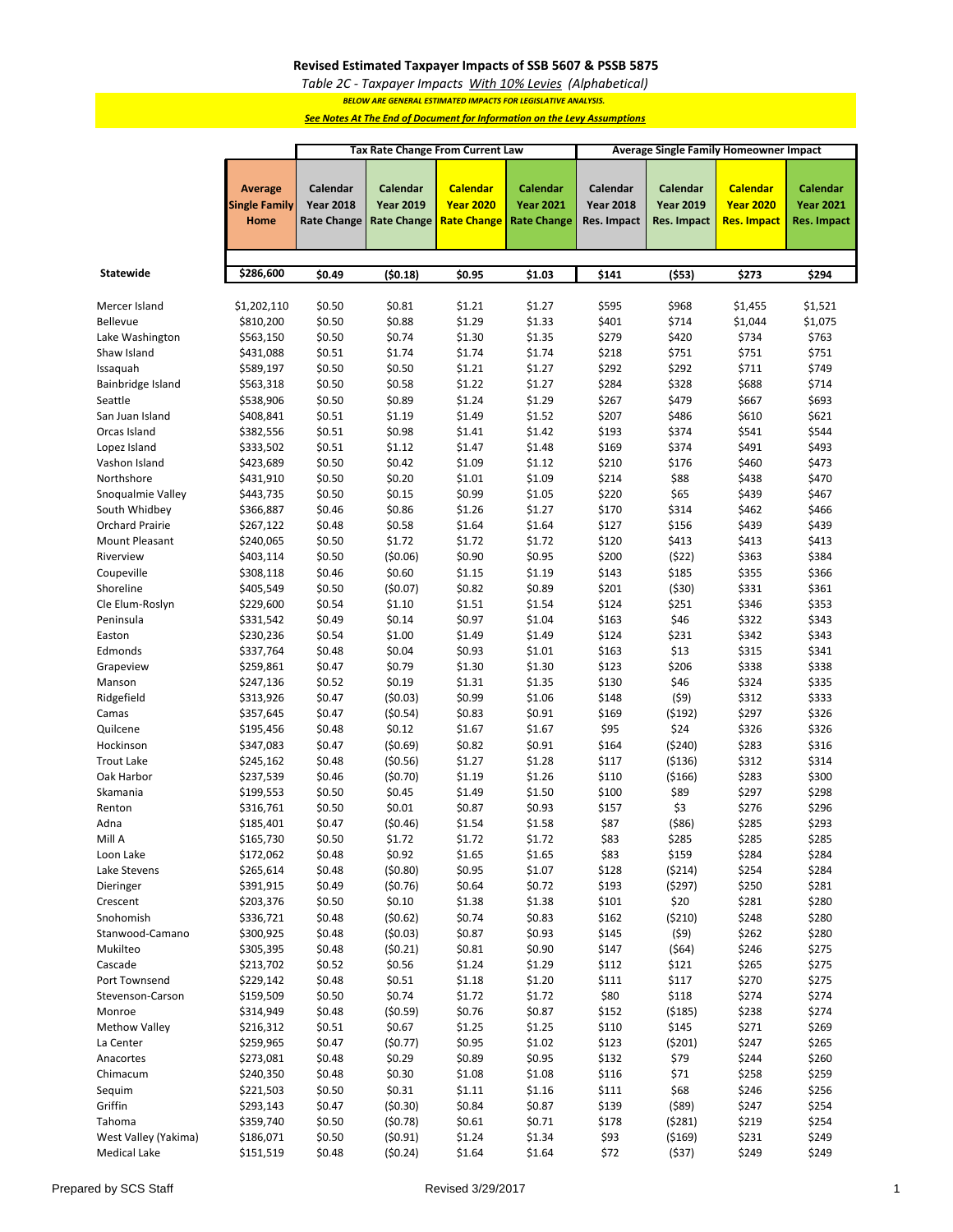|                                     |                                                |                                                    |                                                    | <b>Tax Rate Change From Current Law</b><br><b>Average Single Family Homeowner Impact</b> |                                                    |                                             |                                             |                                                    |                                                    |
|-------------------------------------|------------------------------------------------|----------------------------------------------------|----------------------------------------------------|------------------------------------------------------------------------------------------|----------------------------------------------------|---------------------------------------------|---------------------------------------------|----------------------------------------------------|----------------------------------------------------|
|                                     | <b>Average</b><br><b>Single Family</b><br>Home | Calendar<br><b>Year 2018</b><br><b>Rate Change</b> | Calendar<br><b>Year 2019</b><br><b>Rate Change</b> | <b>Calendar</b><br><b>Year 2020</b><br><b>Rate Change</b>                                | Calendar<br><b>Year 2021</b><br><b>Rate Change</b> | Calendar<br><b>Year 2018</b><br>Res. Impact | Calendar<br><b>Year 2019</b><br>Res. Impact | <b>Calendar</b><br><b>Year 2020</b><br>Res. Impact | Calendar<br><b>Year 2021</b><br><b>Res. Impact</b> |
|                                     |                                                |                                                    |                                                    |                                                                                          |                                                    |                                             |                                             |                                                    |                                                    |
| Zillah                              | \$143,488                                      | \$0.50                                             | \$0.00                                             | \$1.72                                                                                   | \$1.72                                             | \$72                                        | \$0                                         | \$247                                              | \$247                                              |
| Eastmont                            | \$201,230                                      | \$0.50                                             | (50.57)                                            | \$1.14                                                                                   | \$1.23                                             | \$100                                       | (5114)                                      | \$229                                              | \$247                                              |
| Damman                              | \$261,074                                      | \$0.54                                             | (50.12)                                            | \$0.86                                                                                   | \$0.92                                             | \$141                                       | (531)                                       | \$226                                              | \$240                                              |
| <b>Great Northern</b><br>Bellingham | \$222,072<br>\$268,324                         | \$0.48<br>\$0.53                                   | \$0.02<br>(50.13)                                  | \$1.03<br>\$0.83                                                                         | \$1.08<br>\$0.89                                   | \$106<br>\$141                              | \$4<br>( \$35)                              | \$228<br>\$224                                     | \$240<br>\$240                                     |
| Deer Park                           | \$145,234                                      | \$0.48                                             | (50.66)                                            | \$1.64                                                                                   | \$1.64                                             | \$69                                        | (596)                                       | \$238                                              | \$238                                              |
| Lake Chelan                         | \$200,735                                      | \$0.52                                             | \$0.27                                             | \$1.14                                                                                   | \$1.17                                             | \$105                                       | \$55                                        | \$228                                              | \$235                                              |
| Evergreen (Stevens)                 | \$140,119                                      | \$0.48                                             | \$1.09                                             | \$1.65                                                                                   | \$1.65                                             | \$67                                        | \$153                                       | \$232                                              | \$232                                              |
| Kennewick                           | \$161,707                                      | \$0.51                                             | (50.94)                                            | \$1.33                                                                                   | \$1.42                                             | \$82                                        | (5152)                                      | \$215                                              | \$230                                              |
| Highland                            | \$132,385                                      | \$0.50                                             | (50.78)                                            | \$1.72                                                                                   | \$1.72                                             | \$66                                        | (5103)                                      | \$228                                              | \$228                                              |
| <b>Battle Ground</b>                | \$265,056                                      | \$0.47                                             | (50.89)                                            | \$0.75                                                                                   | \$0.86                                             | \$125                                       | (5235)                                      | \$199                                              | \$227                                              |
| Steilacoom Historical               | \$251,971                                      | \$0.49                                             | (50.33)                                            | \$0.78                                                                                   | \$0.89                                             | \$124                                       | ( \$83)                                     | \$197                                              | \$225                                              |
| Pasco                               | \$153,789                                      | \$0.50                                             | (52.39)                                            | \$1.31                                                                                   | \$1.45                                             | \$77                                        | ( \$368)                                    | \$202                                              | \$223                                              |
| Lakewood                            | \$272,206                                      | \$0.48                                             | (50.51)                                            | \$0.74                                                                                   | \$0.82                                             | \$131                                       | ( \$138)                                    | \$201                                              | \$222                                              |
| Wenatchee                           | \$175,680                                      | \$0.52                                             | ( \$1.06)                                          | \$1.17                                                                                   | \$1.26                                             | \$92                                        | (5186)                                      | \$206                                              | \$222                                              |
| White Salmon                        | \$239,404                                      | \$0.48                                             | (50.42)                                            | \$0.84                                                                                   | \$0.92                                             | \$114                                       | (5100)                                      | \$200                                              | \$221                                              |
| Meridian                            | \$254,915                                      | \$0.53                                             | (\$1.04)                                           | \$0.78                                                                                   | \$0.85                                             | \$134                                       | ( \$266)                                    | \$199                                              | \$216                                              |
| North River                         | \$129,020                                      | \$0.48                                             | \$1.67                                             | \$1.67                                                                                   | \$1.67                                             | \$62                                        | \$215                                       | \$215                                              | \$215                                              |
| Sumner                              | \$230,996                                      | \$0.49                                             | (50.52)                                            | \$0.81                                                                                   | \$0.93                                             | \$114                                       | (5120)                                      | \$187                                              | \$215                                              |
| Everett                             | \$292,359                                      | \$0.48                                             | (50.63)                                            | \$0.64                                                                                   | \$0.72                                             | \$141                                       | (5184)                                      | \$187                                              | \$211                                              |
| Satsop                              | \$130,898                                      | \$0.47                                             | (50.35)                                            | \$1.61                                                                                   | \$1.61                                             | \$61                                        | (546)                                       | \$211                                              | \$211                                              |
| Kalama                              | \$171,885                                      | \$0.51                                             | \$0.26                                             | \$1.16                                                                                   | \$1.23                                             | \$87                                        | \$45                                        | \$199                                              | \$211                                              |
| Stehekin                            | \$116,408                                      | \$0.52                                             | \$1.81                                             | \$1.81                                                                                   | \$1.81                                             | \$61                                        | \$210                                       | \$210                                              | \$210                                              |
| Napavine<br>Lynden                  | \$132,002<br>\$236,479                         | \$0.47<br>\$0.53                                   | (51.19)<br>(50.77)                                 | \$1.54<br>\$0.79                                                                         | \$1.58<br>\$0.87                                   | \$62<br>\$125                               | ( \$157)<br>(5181)                          | \$204<br>\$187                                     | \$209<br>\$207                                     |
| Woodland                            | \$184,864                                      | \$0.51                                             | (50.61)                                            | \$1.08                                                                                   | \$1.12                                             | \$94                                        | ( \$114)                                    | \$199                                              | \$206                                              |
| Vancouver                           | \$232,260                                      | \$0.47                                             | (50.75)                                            | \$0.79                                                                                   | \$0.88                                             | \$110                                       | (5174)                                      | \$183                                              | \$205                                              |
| Washougal                           | \$245,378                                      | \$0.47                                             | (50.65)                                            | \$0.72                                                                                   | \$0.82                                             | \$116                                       | ( \$158)                                    | \$176                                              | \$202                                              |
| Prescott                            | \$154,974                                      | \$0.48                                             | \$0.05                                             | \$1.29                                                                                   | \$1.31                                             | \$75                                        | \$9                                         | \$200                                              | \$202                                              |
| Blaine                              | \$210,642                                      | \$0.53                                             | \$0.25                                             | \$0.97                                                                                   | \$0.96                                             | \$111                                       | \$52                                        | \$204                                              | \$201                                              |
| Richland                            | \$185,618                                      | \$0.51                                             | (50.58)                                            | \$0.96                                                                                   | \$1.06                                             | \$94                                        | (5107)                                      | \$178                                              | \$197                                              |
| Mead                                | \$220,232                                      | \$0.48                                             | (51.12)                                            | \$0.76                                                                                   | \$0.89                                             | \$105                                       | (5247)                                      | \$168                                              | \$195                                              |
| Southside                           | \$192,338                                      | \$0.47                                             | ( \$1.15)                                          | \$1.01                                                                                   | \$1.00                                             | \$91                                        | (5221)                                      | \$194                                              | \$193                                              |
| Newport                             | \$144,407                                      | \$0.49                                             | (50.38)                                            | \$1.27                                                                                   | \$1.33                                             | \$71                                        | (555)                                       | \$183                                              | \$193                                              |
| Orient                              | \$119,196                                      | \$0.47                                             | \$1.06                                             | \$1.61                                                                                   | \$1.61                                             | \$56                                        | \$126                                       | \$192                                              | \$192                                              |
| Evergreen (Clark)                   | \$225,063                                      | \$0.47                                             | (51.17)                                            | \$0.73                                                                                   | \$0.85                                             | \$106                                       | (5263)                                      | \$164                                              | \$192                                              |
| Oakville                            | \$119,388                                      | \$0.47                                             | (50.90)                                            | \$1.61                                                                                   | \$1.60                                             | \$56                                        | (5107)                                      | \$192                                              | \$191                                              |
| Chewelah                            | \$118,805                                      | \$0.48                                             | (50.38)                                            | \$1.54                                                                                   | \$1.60                                             | \$57                                        | ( \$46)                                     | \$183                                              | \$190                                              |
| Winlock                             | \$116,406                                      | \$0.47                                             | (\$1.04)                                           | \$1.62                                                                                   | \$1.62                                             | \$55                                        | (5121)                                      | \$188                                              | \$188                                              |
| Yakima                              | \$109,131                                      | \$0.50                                             | (\$1.07)                                           | \$1.72                                                                                   | \$1.72                                             | \$55                                        | (5117)                                      | \$188                                              | \$188                                              |
| Prosser                             | \$128,559                                      | \$0.51                                             | (50.46)                                            | \$1.37                                                                                   | \$1.45                                             | \$65                                        | (559)                                       | \$176                                              | \$187                                              |
| Freeman<br>Summit Valley            | \$240,126<br>\$112,943                         | \$0.48<br>\$0.46                                   | (\$1.06)<br>\$0.39                                 | \$0.71<br>\$1.64                                                                         | \$0.78<br>\$1.64                                   | \$114<br>\$52                               | ( \$255)<br>\$44                            | \$169<br>\$185                                     | \$186<br>\$185                                     |
| Quillayute Valley                   | \$106,364                                      | \$0.50                                             | \$0.27                                             | \$1.72                                                                                   | \$1.72                                             | \$53                                        | \$29                                        | \$183                                              | \$183                                              |
| Arlington                           | \$254,586                                      | \$0.48                                             | (50.99)                                            | \$0.62                                                                                   | \$0.71                                             | \$123                                       | (5252)                                      | \$158                                              | \$181                                              |
| Kent                                | \$283,917                                      | \$0.50                                             | (50.96)                                            | \$0.54                                                                                   | \$0.63                                             | \$141                                       | (5274)                                      | \$154                                              | \$180                                              |
| Puyallup                            | \$218,755                                      | \$0.49                                             | (\$1.06)                                           | \$0.68                                                                                   | \$0.81                                             | \$108                                       | (5233)                                      | \$149                                              | \$178                                              |
| Orting                              | \$185,572                                      | \$0.49                                             | (51.26)                                            | \$0.83                                                                                   | \$0.95                                             | \$91                                        | (5233)                                      | \$155                                              | \$177                                              |
| Liberty                             | \$202,650                                      | \$0.48                                             | (50.23)                                            | \$0.83                                                                                   | \$0.87                                             | \$97                                        | (546)                                       | \$167                                              | \$176                                              |
| Grandview                           | \$101,337                                      | \$0.50                                             | (50.03)                                            | \$1.72                                                                                   | \$1.72                                             | \$51                                        | (53)                                        | \$175                                              | \$175                                              |
| North Kitsap                        | \$264,911                                      | \$0.50                                             | (50.60)                                            | \$0.62                                                                                   | \$0.66                                             | \$134                                       | ( \$158)                                    | \$165                                              | \$174                                              |
| <b>Central Valley</b>               | \$191,596                                      | \$0.48                                             | (\$1.10)                                           | \$0.80                                                                                   | \$0.91                                             | \$91                                        | (5210)                                      | \$153                                              | \$174                                              |
| East Valley (Yakima)                | \$150,575                                      | \$0.50                                             | (\$1.37)                                           | \$1.06                                                                                   | \$1.15                                             | \$75                                        | (5206)                                      | \$159                                              | \$174                                              |
| Brinnon                             | \$153,463                                      | \$0.48                                             | \$0.61                                             | \$1.15                                                                                   | \$1.13                                             | \$74                                        | \$93                                        | \$176                                              | \$173                                              |
| Toledo                              | \$137,806                                      | \$0.47                                             | (50.69)                                            | \$1.17                                                                                   | \$1.25                                             | \$65                                        | ( \$96)                                     | \$161                                              | \$173                                              |
| Omak                                | \$97,687                                       | \$0.51                                             | (\$1.75)                                           | \$1.76                                                                                   | \$1.76                                             | \$50                                        | (5171)                                      | \$172                                              | \$172                                              |
| Northport                           | \$103,977                                      | \$0.48                                             | \$0.23                                             | \$1.65                                                                                   | \$1.65                                             | \$50                                        | \$24                                        | \$172                                              | \$172                                              |
| Cashmere                            | \$180,488                                      | \$0.52                                             | (\$1.53)                                           | \$0.84                                                                                   | \$0.95                                             | \$95                                        | (5276)                                      | \$151                                              | \$171                                              |
| Sunnyside                           | \$98,246                                       | \$0.50                                             | (50.16)                                            | \$1.72                                                                                   | \$1.72                                             | \$49                                        | ( \$15)                                     | \$169                                              | \$169                                              |
| Fife                                | \$236,807                                      | \$0.49                                             | (50.59)                                            | \$0.62                                                                                   | \$0.71                                             | \$116                                       | (5141)                                      | \$148                                              | \$169                                              |
| Orondo<br><b>Hood Canal</b>         | \$261,711                                      | \$0.50                                             | (50.54)                                            | \$0.64                                                                                   | \$0.64                                             | \$130                                       | (5142)                                      | \$169                                              | \$168                                              |
| Granger                             | \$145,921<br>\$97,379                          | \$0.47<br>\$0.50                                   | \$0.39<br>(50.17)                                  | \$1.16<br>\$1.72                                                                         | \$1.15<br>\$1.72                                   | \$69<br>\$49                                | \$57<br>(517)                               | \$169<br>\$168                                     | \$168<br>\$168                                     |
| Cusick                              | \$103,684                                      | \$0.49                                             | \$0.52                                             | \$1.62                                                                                   | \$1.61                                             | \$51                                        | \$54                                        | \$168                                              | \$167                                              |
|                                     |                                                |                                                    |                                                    |                                                                                          |                                                    |                                             |                                             |                                                    |                                                    |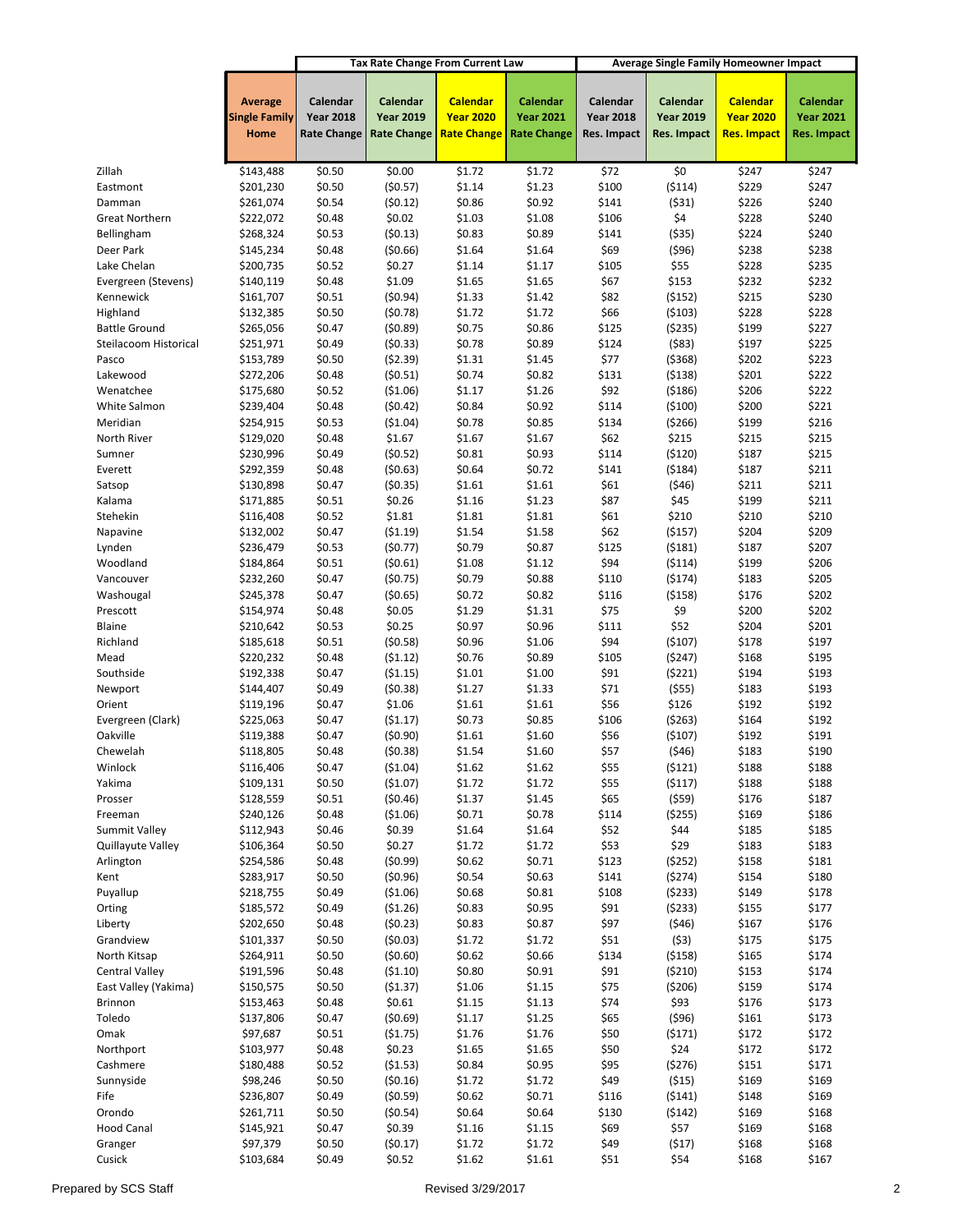|                                         |                                        |                              |                              | <b>Tax Rate Change From Current Law</b> |                              | <b>Average Single Family Homeowner Impact</b> |                              |                                     |                              |
|-----------------------------------------|----------------------------------------|------------------------------|------------------------------|-----------------------------------------|------------------------------|-----------------------------------------------|------------------------------|-------------------------------------|------------------------------|
|                                         | <b>Average</b><br><b>Single Family</b> | Calendar<br><b>Year 2018</b> | Calendar<br><b>Year 2019</b> | <b>Calendar</b><br><b>Year 2020</b>     | Calendar<br><b>Year 2021</b> | Calendar<br><b>Year 2018</b>                  | Calendar<br><b>Year 2019</b> | <b>Calendar</b><br><b>Year 2020</b> | Calendar<br><b>Year 2021</b> |
|                                         | Home                                   | <b>Rate Change</b>           | <b>Rate Change</b>           | <b>Rate Change</b>                      | <b>Rate Change</b>           | <b>Res. Impact</b>                            | Res. Impact                  | Res. Impact                         | Res. Impact                  |
|                                         |                                        |                              |                              |                                         |                              |                                               |                              |                                     |                              |
| Thorp<br>Nine Mile Falls                | \$158,308<br>\$204,038                 | \$0.54<br>\$0.48             | (50.06)<br>(51.13)           | \$1.01<br>\$0.74                        | \$1.05<br>\$0.81             | \$85<br>\$97                                  | (59)<br>(5231)               | \$160<br>\$151                      | \$167<br>\$166               |
| Auburn                                  | \$248,316                              | \$0.50                       | (\$1.07)                     | \$0.55                                  | \$0.66                       | \$123                                         | ( \$266)                     | \$138                               | \$165                        |
| Olympia                                 | \$256,552                              | \$0.47                       | (50.83)                      | \$0.54                                  | \$0.64                       | \$122                                         | (5213)                       | \$137                               | \$165                        |
| Othello                                 | \$105,926                              | \$0.45                       | (50.54)                      | \$1.55                                  | \$1.55                       | \$48                                          | (557)                        | \$165                               | \$165                        |
| Toppenish                               | \$95,479                               | \$0.50                       | (50.05)                      | \$1.72                                  | \$1.72                       | \$48                                          | (55)                         | \$164                               | \$164                        |
| Kittitas                                | \$147,062                              | \$0.54                       | \$0.09                       | \$1.03                                  | \$1.11                       | \$79                                          | \$13                         | \$152                               | \$163                        |
| Evaline                                 | \$149,006                              | \$0.47                       | \$0.32                       | \$1.11                                  | \$1.09                       | \$70                                          | \$48                         | \$166                               | \$162                        |
| Glenwood                                | \$98,540                               | \$0.48                       | (50.20)                      | \$1.64                                  | \$1.64                       | \$47                                          | (520)                        | \$162                               | \$162                        |
| Colville                                | \$132,620                              | \$0.48                       | (50.92)                      | \$1.14                                  | \$1.22                       | \$64                                          | (5122)                       | \$151                               | \$161                        |
| <b>Brewster</b><br><b>White River</b>   | \$91,275<br>\$209,335                  | \$0.51<br>\$0.49             | (50.49)<br>(50.84)           | \$1.76<br>\$0.66                        | \$1.76<br>\$0.77             | \$47<br>\$103                                 | (545)<br>( \$176)            | \$161<br>\$138                      | \$161<br>\$160               |
| Marysville                              | \$217,448                              | \$0.48                       | ( \$1.09)                    | \$0.62                                  | \$0.74                       | \$105                                         | ( \$236)                     | \$135                               | \$160                        |
| Selah                                   | \$161,862                              | \$0.50                       | (51.73)                      | \$0.88                                  | \$0.99                       | \$81                                          | (5280)                       | \$142                               | \$160                        |
| Federal Way                             | \$253,688                              | \$0.50                       | (51.49)                      | \$0.53                                  | \$0.63                       | \$126                                         | $($ \$379)                   | \$134                               | \$160                        |
| Wahluke                                 | \$84,007                               | \$0.55                       | (50.28)                      | \$1.88                                  | \$1.88                       | \$46                                          | (524)                        | \$158                               | \$158                        |
| Centralia                               | \$125,587                              | \$0.47                       | (50.83)                      | \$1.17                                  | \$1.25                       | \$59                                          | ( \$104)                     | \$147                               | \$158                        |
| Entiat                                  | \$131,644                              | \$0.52                       | (50.83)                      | \$1.21                                  | \$1.20                       | \$69                                          | ( \$109)                     | \$159                               | \$157                        |
| Asotin-Anatone                          | \$228,364                              | \$0.47                       | (51.32)                      | \$0.63                                  | \$0.69                       | \$106                                         | ( \$300)                     | \$144                               | \$157                        |
| <b>Boistfort</b>                        | \$128,425                              | \$0.47                       | (50.39)                      | \$1.21                                  | \$1.22                       | \$60                                          | (551)                        | \$156                               | \$157                        |
| Enumclaw<br>Valley                      | \$289,932<br>\$93,883                  | \$0.50<br>\$0.48             | (50.93)<br>\$0.47            | \$0.47<br>\$1.65                        | \$0.54<br>\$1.65             | \$144<br>\$45                                 | (5269)<br>\$44               | \$137<br>\$155                      | \$156<br>\$155               |
| Highline                                | \$273,640                              | \$0.50                       | (51.03)                      | \$0.50                                  | \$0.57                       | \$135                                         | (5281)                       | \$136                               | \$155                        |
| North Thurston                          | \$210,018                              | \$0.47                       | (50.97)                      | \$0.64                                  | \$0.73                       | \$99                                          | ( \$204)                     | \$135                               | \$153                        |
| Wapato                                  | \$88,792                               | \$0.50                       | \$0.09                       | \$1.72                                  | \$1.72                       | \$44                                          | \$8                          | \$153                               | \$153                        |
| Quincy                                  | \$123,156                              | \$0.55                       | \$0.23                       | \$1.13                                  | \$1.23                       | \$67                                          | \$29                         | \$139                               | \$152                        |
| Selkirk                                 | \$116,465                              | \$0.49                       | (50.08)                      | \$1.26                                  | \$1.29                       | \$57                                          | (59)                         | \$147                               | \$150                        |
| Onalaska                                | \$121,840                              | \$0.47                       | (50.90)                      | \$1.15                                  | \$1.23                       | \$57                                          | ( \$109)                     | \$140                               | \$150                        |
| Pioneer                                 | \$173,969                              | \$0.47                       | (50.39)                      | \$0.85                                  | \$0.86                       | \$82                                          | (568)                        | \$149                               | \$150                        |
| Kiona-Benton City                       | \$107,402                              | \$0.51                       | (50.80)                      | \$1.30                                  | \$1.38                       | \$55                                          | ( \$86)                      | \$139                               | \$148                        |
| Okanogan                                | \$83,665                               | \$0.51                       | (\$1.55)                     | \$1.76                                  | \$1.76                       | \$43                                          | (5129)                       | \$147                               | \$147                        |
| <b>Granite Falls</b><br>Nooksack Valley | \$197,162<br>\$178,771                 | \$0.48<br>\$0.53             | (51.10)<br>( \$1.35)         | \$0.64<br>\$0.76                        | \$0.74<br>\$0.82             | \$95<br>\$94                                  | (5218)<br>(5242)             | \$126<br>\$136                      | \$146<br>\$146               |
| Ferndale                                | \$215,617                              | \$0.53                       | (50.85)                      | \$0.59                                  | \$0.67                       | \$114                                         | (5182)                       | \$127                               | \$145                        |
| <b>Onion Creek</b>                      | \$86,512                               | \$0.48                       | (50.40)                      | \$1.65                                  | \$1.65                       | \$42                                          | ( \$35)                      | \$143                               | \$143                        |
| Columbia (Stevens)                      | \$85,899                               | \$0.48                       | \$0.49                       | \$1.65                                  | \$1.65                       | \$41                                          | \$42                         | \$142                               | \$142                        |
| North Mason                             | \$186,284                              | \$0.47                       | (50.41)                      | \$0.72                                  | \$0.76                       | \$88                                          | (577)                        | \$133                               | \$141                        |
| Cheney                                  | \$151,364                              | \$0.48                       | (50.70)                      | \$0.82                                  | \$0.93                       | \$72                                          | ( \$106)                     | \$125                               | \$141                        |
| Lyle                                    | \$141,722                              | \$0.48                       | (50.17)                      | \$0.95                                  | \$0.99                       | \$68                                          | (524)                        | \$135                               | \$140                        |
| Pullman                                 | \$161,936                              | \$0.50                       | (50.62)                      | \$0.79                                  | \$0.86                       | \$81                                          | (5101)                       | \$128                               | \$140                        |
| Bethel                                  | \$177,162                              | \$0.49                       | (51.38)                      | \$0.65                                  | \$0.79                       | \$87                                          | (5245)                       | \$115                               | \$140                        |
| Cape Flattery<br>Wahkiakum              | \$81,210<br>\$168,703                  | \$0.50<br>\$0.46             | (51.18)<br>(50.67)           | \$1.72<br>\$0.78                        | \$1.72<br>\$0.82             | \$41<br>\$78                                  | (596)<br>(5113)              | \$140<br>\$132                      | \$140<br>\$139               |
| Tumwater                                | \$209,049                              | \$0.47                       | (50.99)                      | \$0.56                                  | \$0.66                       | \$99                                          | (5207)                       | \$117                               | \$139                        |
| Curlew                                  | \$85,763                               | \$0.47                       | (50.12)                      | \$1.61                                  | \$1.61                       | \$40                                          | (511)                        | \$138                               | \$138                        |
| Klickitat                               | \$84,139                               | \$0.48                       | (50.37)                      | \$1.64                                  | \$1.64                       | \$40                                          | (531)                        | \$138                               | \$138                        |
| Ellensburg                              | \$171,441                              | \$0.54                       | (50.79)                      | \$0.72                                  | \$0.80                       | \$92                                          | ( \$136)                     | \$123                               | \$138                        |
| Green Mountain                          | \$211,820                              | \$0.47                       | (50.57)                      | \$0.56                                  | \$0.65                       | \$100                                         | (5121)                       | \$119                               | \$138                        |
| Naselle-Grays River                     | \$125,746                              | \$0.48                       | (50.73)                      | \$1.05                                  | \$1.10                       | \$61                                          | (592)                        | \$133                               | \$138                        |
| East Valley (Spokane)                   | \$161,166                              | \$0.48                       | (50.85)                      | \$0.74                                  | \$0.85                       | \$77                                          | ( \$136)                     | \$119                               | \$138                        |
| Skykomish                               | \$134,404                              | \$0.50                       | (50.28)                      | \$1.04                                  | \$1.02                       | \$67                                          | (537)                        | \$139                               | \$137                        |
| Burlington-Edison                       | \$209,755                              | \$0.48                       | (50.92)                      | \$0.56                                  | \$0.65                       | \$102                                         | (5192)                       | \$118                               | \$137                        |
| Pateros<br>Mabton                       | \$149,568<br>\$79,224                  | \$0.51<br>\$0.50             | (\$1.27)<br>\$0.19           | \$0.88<br>\$1.72                        | \$0.91<br>\$1.72             | \$76<br>\$40                                  | ( \$190)<br>\$15             | \$132<br>\$136                      | \$137<br>\$136               |
| Pe Ell                                  | \$105,279                              | \$0.47                       | (50.71)                      | \$1.30                                  | \$1.29                       | \$49                                          | (574)                        | \$137                               | \$136                        |
| McCleary                                | \$117,547                              | \$0.47                       | (\$1.89)                     | \$1.15                                  | \$1.15                       | \$55                                          | (5222)                       | \$135                               | \$136                        |
| Republic                                | \$92,590                               | \$0.46                       | (50.11)                      | \$1.46                                  | \$1.46                       | \$43                                          | (511)                        | \$135                               | \$135                        |
| Yelm                                    | \$165,103                              | \$0.47                       | (\$1.67)                     | \$0.69                                  | \$0.82                       | \$78                                          | (5275)                       | \$114                               | \$135                        |
| South Bend                              | \$79,490                               | \$0.48                       | ( \$1.98)                    | \$1.67                                  | \$1.67                       | \$38                                          | ( \$157)                     | \$132                               | \$132                        |
| Mount Vernon                            | \$174,716                              | \$0.48                       | (\$1.67)                     | \$0.66                                  | \$0.76                       | \$85                                          | (5292)                       | \$116                               | \$132                        |
| Wishram                                 | \$79,120                               | \$0.48                       | \$1.64                       | \$1.64                                  | \$1.64                       | \$38                                          | \$130                        | \$130                               | \$130                        |
| La Conner                               | \$133,446                              | \$0.48                       | (50.89)                      | \$1.02                                  | \$0.97                       | \$65                                          | ( \$119)                     | \$136                               | \$129                        |
| Walla Walla<br>North Franklin           | \$182,359<br>\$73,953                  | \$0.48<br>\$0.50             | (51.63)<br>\$0.00            | \$0.60<br>\$1.71                        | \$0.70<br>\$1.71             | \$88<br>\$37                                  | (5297)<br>\$0                | \$109<br>\$127                      | \$127<br>\$127               |
|                                         |                                        |                              |                              |                                         |                              |                                               |                              |                                     |                              |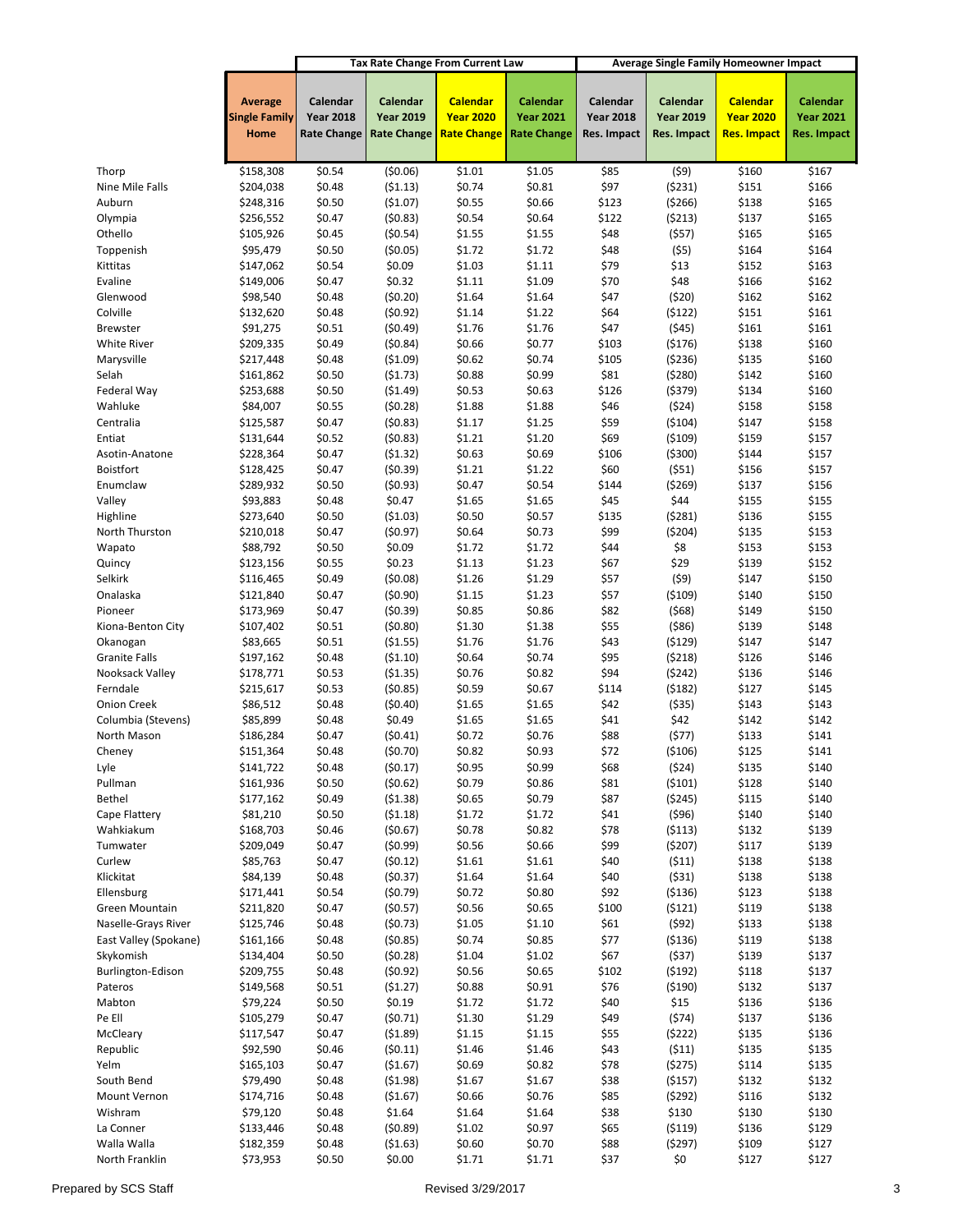|                             |                        |                    |                     | <b>Tax Rate Change From Current Law</b> |                    | <b>Average Single Family Homeowner Impact</b> |                      |                  |                    |
|-----------------------------|------------------------|--------------------|---------------------|-----------------------------------------|--------------------|-----------------------------------------------|----------------------|------------------|--------------------|
|                             | <b>Average</b>         | Calendar           | Calendar            | <b>Calendar</b>                         | Calendar           | Calendar                                      | Calendar             | <b>Calendar</b>  | Calendar           |
|                             | <b>Single Family</b>   | <b>Year 2018</b>   | <b>Year 2019</b>    | <b>Year 2020</b>                        | <b>Year 2021</b>   | <b>Year 2018</b>                              | <b>Year 2019</b>     | <b>Year 2020</b> | <b>Year 2021</b>   |
|                             | Home                   | <b>Rate Change</b> | <b>Rate Change</b>  | <b>Rate Change</b>                      | <b>Rate Change</b> | Res. Impact                                   | Res. Impact          | Res. Impact      | <b>Res. Impact</b> |
|                             |                        |                    |                     |                                         |                    |                                               |                      |                  |                    |
| Star                        | \$73,044               | \$0.50             | \$1.71              | \$1.71                                  | \$1.71             | \$36                                          | \$125                | \$125            | \$125              |
| <b>Mount Adams</b>          | \$72,370               | \$0.50             | \$0.76              | \$1.72                                  | \$1.72             | \$36                                          | \$55                 | \$125            | \$125              |
| Rainier                     | \$170,093              | \$0.47             | ( \$1.36)           | \$0.63                                  | \$0.73             | \$81                                          | (5231)               | \$107            | \$124              |
| Wishkah Valley              | \$158,330              | \$0.47             | (52.39)             | \$0.79                                  | \$0.78             | \$74                                          | ( \$379)             | \$125            | \$123              |
| Keller                      | \$76,393               | \$0.47             | \$0.52              | \$1.61                                  | \$1.61             | \$36                                          | \$40                 | \$123            | \$123              |
| Chehalis                    | \$160,157              | \$0.47             | (51.23)             | \$0.69                                  | \$0.77             | \$75                                          | (5198)               | \$111            | \$123              |
| Castle Rock                 | \$120,288              | \$0.51             | ( \$1.03)           | \$0.91                                  | \$1.02             | \$61                                          | (5124)               | \$110            | \$123              |
| Mary Walker                 | \$73,977               | \$0.48             | \$0.37              | \$1.65                                  | \$1.65             | \$35                                          | \$27                 | \$122            | \$122              |
| Sultan                      | \$167,950              | \$0.48             | (51.31)             | \$0.62                                  | \$0.72             | \$81                                          | (5220)               | \$105            | \$122              |
| Mary M. Knight              | \$119,583              | \$0.47             | (\$1.34)            | \$0.91                                  | \$1.01             | \$57                                          | ( \$160)             | \$109            | \$121              |
| South Kitsap                | \$203,734              | \$0.50             | (\$1.32)            | \$0.51                                  | \$0.59             | \$103                                         | (5269)               | \$104            | \$119              |
| Riverside                   | \$157,647              | \$0.48             | (51.17)             | \$0.67                                  | \$0.76             | \$75                                          | ( \$185)             | \$105            | \$119              |
| Clarkston                   | \$160,023              | \$0.47             | (51.55)             | \$0.63                                  | \$0.74             | \$75                                          | (5248)               | \$101            | \$119              |
| Tenino                      | \$168,702              | \$0.47             | (50.98)             | \$0.61                                  | \$0.70             | \$80                                          | ( \$165)             | \$103            | \$119              |
| Montesano<br>Central Kitsap | \$132,730<br>\$223,848 | \$0.47<br>\$0.50   | (\$1.39)<br>(51.51) | \$0.79<br>\$0.46                        | \$0.90<br>\$0.53   | \$62<br>\$113                                 | ( \$185)<br>( \$339) | \$105<br>\$102   | \$119<br>\$119     |
| Palisades                   | \$83,831               | \$0.50             | (50.00)             | \$1.41                                  | \$1.41             | \$42                                          | (50)                 | \$118            | \$118              |
| <b>University Place</b>     | \$276,386              | \$0.49             | (\$1.60)            | \$0.26                                  | \$0.43             | \$136                                         | (5443)               | \$72             | \$118              |
| <b>Kettle Falls</b>         | \$113,599              | \$0.48             | (50.97)             | \$0.94                                  | \$1.03             | \$54                                          | ( \$110)             | \$106            | \$117              |
| Naches Valley               | \$137,333              | \$0.50             | (\$1.06)            | \$0.76                                  | \$0.84             | \$69                                          | ( \$146)             | \$105            | \$115              |
| Spokane                     | \$141,972              | \$0.48             | (51.31)             | \$0.68                                  | \$0.81             | \$68                                          | ( \$186)             | \$97             | \$115              |
| Franklin Pierce             | \$157,411              | \$0.49             | (52.04)             | \$0.59                                  | \$0.73             | \$77                                          | (5321)               | \$93             | \$114              |
| Sedro-Woolley               | \$163,532              | \$0.48             | ( \$1.46)           | \$0.59                                  | \$0.70             | \$79                                          | (5238)               | \$96             | \$114              |
| Willapa Valley              | \$104,796              | \$0.48             | (50.65)             | \$1.00                                  | \$1.07             | \$50                                          | (569)                | \$105            | \$112              |
| Kelso                       | \$126,124              | \$0.51             | (52.52)             | \$0.76                                  | \$0.88             | \$64                                          | ( \$318)             | \$95             | \$111              |
| Eatonville                  | \$162,260              | \$0.49             | ( \$1.03)           | \$0.60                                  | \$0.68             | \$80                                          | ( \$167)             | \$98             | \$111              |
| Royal                       | \$58,447               | \$0.55             | \$0.29              | \$1.88                                  | \$1.88             | \$32                                          | \$17                 | \$110            | \$110              |
| Finley                      | \$116,353              | \$0.51             | (50.90)             | \$0.85                                  | \$0.94             | \$59                                          | ( \$104)             | \$99             | \$110              |
| Inchelium                   | \$67,271               | \$0.47             | \$0.01              | \$1.61                                  | \$1.61             | \$32                                          | \$1                  | \$109            | \$109              |
| Shelton                     | \$142,539              | \$0.47             | (52.02)             | \$0.66                                  | \$0.76             | \$67                                          | (5287)               | \$93             | \$108              |
| Bickleton                   | \$65,435               | \$0.48             | \$1.24              | \$1.64                                  | \$1.64             | \$31                                          | \$81                 | \$107            | \$107              |
| Waitsburg<br>Reardan-Edwall | \$122,291<br>\$141,795 | \$0.48<br>\$0.49   | (\$1.25)<br>(50.69) | \$0.85<br>\$0.69                        | \$0.86<br>\$0.74   | \$59<br>\$70                                  | ( \$153)<br>(597)    | \$104<br>\$97    | \$106<br>\$105     |
| Rochester                   | \$147,767              | \$0.47             | (52.02)             | \$0.62                                  | \$0.71             | \$70                                          | (5298)               | \$92             | \$105              |
| <b>Union Gap</b>            | \$60,890               | \$0.50             | (50.14)             | \$1.72                                  | \$1.72             | \$30                                          | (59)                 | \$105            | \$105              |
| Toutle Lake                 | \$137,793              | \$0.51             | (\$1.39)            | \$0.73                                  | \$0.76             | \$70                                          | (5191)               | \$101            | \$105              |
| Bridgeport                  | \$59,512               | \$0.50             | (50.14)             | \$1.72                                  | \$1.72             | \$30                                          | (58)                 | \$102            | \$102              |
| Mossyrock                   | \$94,541               | \$0.47             | (50.47)             | \$1.07                                  | \$1.08             | \$44                                          | (544)                | \$101            | \$102              |
| Queets-Clearwater           | \$59,826               | \$0.48             | \$0.24              | \$1.67                                  | \$1.67             | \$29                                          | \$15                 | \$100            | \$100              |
| Mansfield                   | \$57,800               | \$0.50             | \$0.07              | \$1.72                                  | \$1.72             | \$29                                          | \$4                  | \$99             | \$99               |
| Raymond                     | \$72,882               | \$0.48             | (52.48)             | \$1.31                                  | \$1.34             | \$35                                          | (5181)               | \$95             | \$98               |
| Port Angeles                | \$162,811              | \$0.50             | (\$1.19)            | \$0.51                                  | \$0.60             | \$81                                          | ( \$194)             | \$83             | \$97               |
| Oroville                    | \$129,004              | \$0.51             | (50.52)             | \$0.73                                  | \$0.73             | \$66                                          | (568)                | \$94             | \$94               |
| Warden                      | \$52,312               | \$0.55             | (50.50)             | \$1.67                                  | \$1.75             | \$29                                          | (526)                | \$87             | \$92               |
| Clover Park                 | \$201,171              | \$0.49             | (52.49)             | \$0.33                                  | \$0.45             | \$99                                          | (5501)               | \$67             | \$91               |
| Dayton                      | \$94,477               | \$0.46             | \$0.24              | \$0.95                                  | \$0.96             | \$43                                          | \$22                 | \$90             | \$90               |
| Tonasket                    | \$73,798               | \$0.51             | (\$1.65)            | \$1.10                                  | \$1.22             | \$38                                          | (5122)               | \$81             | \$90               |
| Longview<br>Paterson        | \$132,372<br>\$52,420  | \$0.51<br>\$0.51   | (51.20)<br>\$1.37   | \$0.55<br>\$1.65                        | \$0.67<br>\$1.68   | \$67<br>\$27                                  | ( \$159)<br>\$72     | \$73<br>\$87     | \$88<br>\$88       |
| Mount Baker                 | \$137,992              | \$0.53             | (50.91)             | \$0.63                                  | \$0.64             | \$73                                          | (\$126)              | \$87             | \$88               |
| <b>White Pass</b>           | \$88,984               | \$0.47             | \$0.06              | \$1.01                                  | \$0.98             | \$42                                          | \$5                  | \$89             | \$88               |
| Ocean Beach                 | \$98,770               | \$0.48             | \$0.03              | \$0.88                                  | \$0.88             | \$48                                          | \$3                  | \$87             | \$87               |
| Goldendale                  | \$96,559               | \$0.48             | (50.03)             | \$0.85                                  | \$0.89             | \$46                                          | (53)                 | \$82             | \$86               |
| North Beach                 | \$74,395               | \$0.47             | \$0.51              | \$1.11                                  | \$1.13             | \$35                                          | \$38                 | \$83             | \$84               |
| Pomeroy                     | \$72,307               | \$0.48             | \$0.48              | \$1.12                                  | \$1.16             | \$34                                          | \$34                 | \$81             | \$84               |
| Soap Lake                   | \$59,856               | \$0.55             | (52.27)             | \$1.40                                  | \$1.38             | \$33                                          | ( \$136)             | \$84             | \$83               |
| Touchet                     | \$152,190              | \$0.48             | (51.15)             | \$0.56                                  | \$0.54             | \$73                                          | (5176)               | \$86             | \$83               |
| Ephrata                     | \$93,061               | \$0.54             | (\$2.60)            | \$0.73                                  | \$0.89             | \$51                                          | (5242)               | \$68             | \$83               |
| Columbia (Walla Walla)      | \$180,544              | \$0.48             | (\$1.04)            | \$0.41                                  | \$0.45             | \$87                                          | (5187)               | \$74             | \$81               |
| Roosevelt                   | \$47,507               | \$0.48             | \$1.28              | \$1.64                                  | \$1.64             | \$23                                          | \$61                 | \$78             | \$78               |
| <b>College Place</b>        | \$193,663              | \$0.48             | ( \$1.44)           | \$0.31                                  | \$0.40             | \$93                                          | (5279)               | \$61             | \$77               |
| Wellpinit                   | \$46,358               | \$0.48             | \$0.95              | \$1.65                                  | \$1.65             | \$22                                          | \$44                 | \$77             | \$77               |
| Coulee-Hartline             | \$67,281               | \$0.55             | (50.32)             | \$1.12                                  | \$1.13             | \$37                                          | (522)                | \$75             | \$76               |
| Bremerton                   | \$154,656              | \$0.50             | (\$1.76)            | \$0.41                                  | \$0.48             | \$78                                          | (5273)               | \$64             | \$74               |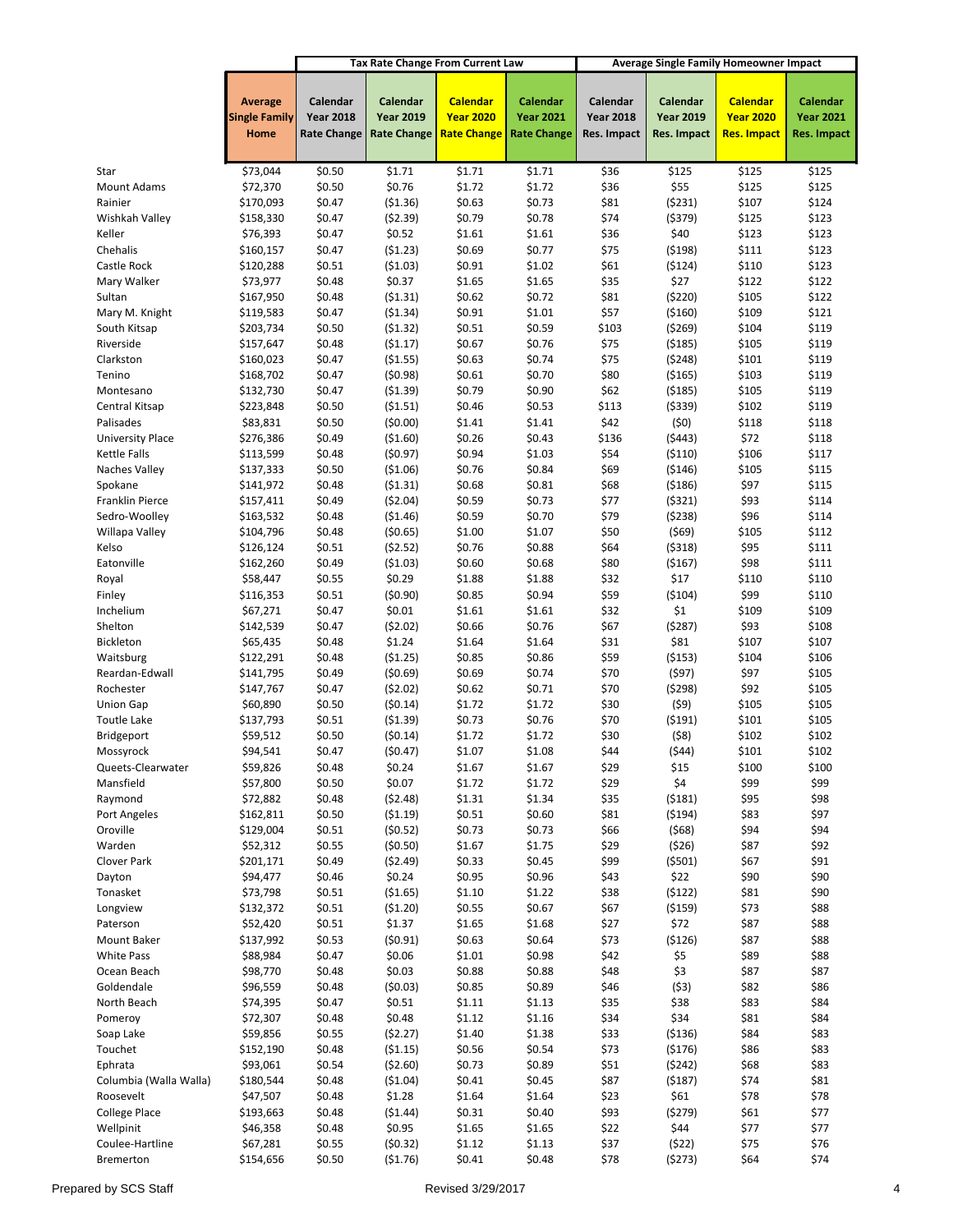|                         |                                                |                                                    |                                                    | <b>Tax Rate Change From Current Law</b>                   |                                                    |                                             | <b>Average Single Family Homeowner Impact</b> |                                                           |                                             |
|-------------------------|------------------------------------------------|----------------------------------------------------|----------------------------------------------------|-----------------------------------------------------------|----------------------------------------------------|---------------------------------------------|-----------------------------------------------|-----------------------------------------------------------|---------------------------------------------|
|                         | <b>Average</b><br><b>Single Family</b><br>Home | Calendar<br><b>Year 2018</b><br><b>Rate Change</b> | Calendar<br><b>Year 2019</b><br><b>Rate Change</b> | <b>Calendar</b><br><b>Year 2020</b><br><b>Rate Change</b> | Calendar<br><b>Year 2021</b><br><b>Rate Change</b> | Calendar<br><b>Year 2018</b><br>Res. Impact | Calendar<br><b>Year 2019</b><br>Res. Impact   | <b>Calendar</b><br><b>Year 2020</b><br><b>Res. Impact</b> | Calendar<br><b>Year 2021</b><br>Res. Impact |
| Moses Lake              | \$119,217                                      | \$0.55                                             | (51.99)                                            | \$0.51                                                    | \$0.60                                             | \$65                                        | (5237)                                        | \$61                                                      | \$72                                        |
| Dixie                   | \$108,427                                      | \$0.48                                             | (50.55)                                            | \$0.59                                                    | \$0.64                                             | \$52                                        | ( \$60]                                       | \$64                                                      | \$70                                        |
| <b>Grand Coulee Dam</b> | \$73,210                                       | \$0.55                                             | (52.32)                                            | \$0.81                                                    | \$0.93                                             | \$40                                        | ( \$169)                                      | \$60                                                      | \$68                                        |
| Index                   | \$86,422                                       | \$0.48                                             | (50.29)                                            | \$0.76                                                    | \$0.77                                             | \$42                                        | (525)                                         | \$66                                                      | \$67                                        |
| Elma                    | \$121,025                                      | \$0.47                                             | (\$1.57)                                           | \$0.46                                                    | \$0.53                                             | \$57                                        | ( \$190)                                      | \$55                                                      | \$64                                        |
| Aberdeen                | \$81,994                                       | \$0.47                                             | (52.70)                                            | \$0.67                                                    | \$0.78                                             | \$38                                        | (5221)                                        | \$55                                                      | \$64                                        |
| Garfield                | \$36,847                                       | \$0.50                                             | (\$1.00)                                           | \$1.71                                                    | \$1.70                                             | \$18                                        | (537)                                         | \$63                                                      | \$63                                        |
| <b>Wilson Creek</b>     | \$33,107                                       | \$0.55                                             | ( \$1.05)                                          | \$1.88                                                    | \$1.88                                             | \$18                                        | ( \$35)                                       | \$62                                                      | \$62                                        |
| Almira                  | \$36,417                                       | \$0.49                                             | (50.71)                                            | \$1.70                                                    | \$1.70                                             | \$18                                        | (526)                                         | \$62                                                      | \$62                                        |
| Ocosta                  | \$88,737                                       | \$0.47                                             | (50.54)                                            | \$0.68                                                    | \$0.69                                             | \$41                                        | (548)                                         | \$60                                                      | \$62                                        |
| Washtucna               | \$39,439                                       | \$0.45                                             | ( \$1.04)                                          | \$1.55                                                    | \$1.55                                             | \$18                                        | (541)                                         | \$61                                                      | \$61                                        |
| Nespelem                | \$34,372                                       | \$0.51                                             | (51.02)                                            | \$1.76                                                    | \$1.76                                             | \$18                                        | ( \$35)                                       | \$60                                                      | \$60                                        |
| Colfax                  | \$65,346                                       | \$0.50                                             | (50.67)                                            | \$0.89                                                    | \$0.92                                             | \$33                                        | (544)                                         | \$58                                                      | \$60                                        |
| Creston                 | \$89,015                                       | \$0.49                                             | (50.54)                                            | \$0.63                                                    | \$0.67                                             | \$44                                        | (548)                                         | \$56                                                      | \$60                                        |
| Kahlotus                | \$33,999                                       | \$0.50                                             | \$0.95                                             | \$1.71                                                    | \$1.71                                             | \$17                                        | \$32                                          | \$58                                                      | \$58                                        |
| Morton                  | \$96,383                                       | \$0.47                                             | (50.80)                                            | \$0.57                                                    | \$0.57                                             | \$45                                        | (577)                                         | \$55                                                      | \$55                                        |
| Wilbur                  | \$63,781                                       | \$0.49                                             | (51.37)                                            | \$0.78                                                    | \$0.84                                             | \$31                                        | (587)                                         | \$50                                                      | \$54                                        |
| Hoquiam                 | \$71,483                                       | \$0.47                                             | (53.13)                                            | \$0.61                                                    | \$0.72                                             | \$33                                        | (5223)                                        | \$44                                                      | \$52                                        |
| West Valley (Spokane)   | \$151,655                                      | \$0.48                                             | (51.85)                                            | \$0.20                                                    | \$0.33                                             | \$72                                        | (5280)                                        | \$30                                                      | \$50                                        |
| Tekoa                   | \$34,091                                       | \$0.50                                             | (52.12)                                            | \$1.45                                                    | \$1.46                                             | \$17                                        | (572)                                         | \$49                                                      | \$50                                        |
| Concrete                | \$59,079                                       | \$0.48                                             | (50.47)                                            | \$0.77                                                    | \$0.83                                             | \$29                                        | (528)                                         | \$45                                                      | \$49                                        |
| Lake Quinault           | \$70,770                                       | \$0.47                                             | ( \$1.69)                                          | \$0.67                                                    | \$0.66                                             | \$33                                        | ( \$119)                                      | \$47                                                      | \$47                                        |
| Conway                  | \$195,790                                      | \$0.48                                             | (\$1.54)                                           | \$0.16                                                    | \$0.23                                             | \$95                                        | ( \$301)                                      | \$31                                                      | \$45                                        |
| Darrington              | \$107,016                                      | \$0.48                                             | (51.84)                                            | \$0.45                                                    | \$0.41                                             | \$52                                        | (5197)                                        | \$48                                                      | \$44                                        |
| St. John                | \$38,756                                       | \$0.50                                             | (50.42)                                            | \$0.98                                                    | \$1.00                                             | \$19                                        | (516)                                         | \$38                                                      | \$39                                        |
| Starbuck                | \$23,830                                       | \$0.46                                             | \$1.57                                             | \$1.57                                                    | \$1.57                                             | \$11                                        | \$37                                          | \$37                                                      | \$37                                        |
| Lind                    | \$55,585                                       | \$0.45                                             | (50.73)                                            | \$0.62                                                    | \$0.66                                             | \$25                                        | (540)                                         | \$35                                                      | \$37                                        |
| Davenport               | \$67,036                                       | \$0.49                                             | (52.30)                                            | \$0.50                                                    | \$0.54                                             | \$33                                        | ( \$154)                                      | \$34                                                      | \$36                                        |
| Steptoe                 | \$28,077                                       | \$0.50                                             | (50.59)                                            | \$1.21                                                    | \$1.24                                             | \$14                                        | (517)                                         | \$34                                                      | \$35                                        |
| Benge                   | \$29,950                                       | \$0.45                                             | (50.52)                                            | \$1.12                                                    | \$1.14                                             | \$14                                        | (516)                                         | \$34                                                      | \$34                                        |
| Oakesdale               | \$25,619                                       | \$0.50                                             | \$0.19                                             | \$1.24                                                    | \$1.32                                             | \$13                                        | \$5                                           | \$32                                                      | \$34                                        |
| Odessa                  | \$43,407                                       | \$0.49                                             | (50.86)                                            | \$0.70                                                    | \$0.76                                             | \$21                                        | (537)                                         | \$30                                                      | \$33                                        |
| Ritzville               | \$85,281                                       | \$0.45                                             | ( \$1.04)                                          | \$0.31                                                    | \$0.38                                             | \$38                                        | (589)                                         | \$26                                                      | \$32                                        |
| Rosalia                 | \$25,257                                       | \$0.50                                             | (50.32)                                            | \$1.14                                                    | \$1.21                                             | \$13                                        | (58)                                          | \$29                                                      | \$31                                        |
| Colton                  | \$56,474                                       | \$0.50                                             | ( \$1.35)                                          | \$0.49                                                    | \$0.54                                             | \$28                                        | (576)                                         | \$28                                                      | \$31                                        |
| Endicott                | \$25,572                                       | \$0.50                                             | (50.97)                                            | \$1.12                                                    | \$1.14                                             | \$13                                        | (525)                                         | \$29                                                      | \$29                                        |
| Sprague                 | \$31,072                                       | \$0.49                                             | (50.89)                                            | \$0.83                                                    | \$0.89                                             | \$15                                        | (528)                                         | \$26                                                      | \$28                                        |
| Palouse                 | \$54,556                                       | \$0.50                                             | (\$1.68)                                           | \$0.47                                                    | \$0.50                                             | \$27                                        | (592)                                         | \$25                                                      | \$27                                        |
| Centerville             | \$104,473                                      | \$0.48                                             | (50.76)                                            | \$0.23                                                    | \$0.20                                             | \$50                                        | (579)                                         | \$24                                                      | \$21                                        |
| Lamont                  | \$14,674                                       | \$0.50                                             | (51.35)                                            | \$1.15                                                    | \$1.18                                             | \$7                                         | (520)                                         | \$17                                                      | \$17                                        |
| Taholah                 | \$9,833                                        | \$0.47                                             | (56.96)                                            | \$1.61                                                    | \$1.61                                             | \$5                                         | (568)                                         | \$16                                                      | \$16                                        |
| Harrington              | \$36,609                                       | \$0.49                                             | (\$1.57)                                           | \$0.24                                                    | \$0.33                                             | \$18                                        | (558)                                         | \$9                                                       | \$12                                        |
| Lacrosse                | \$20,490                                       | \$0.50                                             | (50.83)                                            | \$0.51                                                    | \$0.58                                             | \$10                                        | (517)                                         | \$10                                                      | \$12                                        |
| Tacoma                  | \$200,898                                      | \$0.49                                             | (\$1.69)                                           | (50.09)                                                   | \$0.06                                             | \$99                                        | ( \$339)                                      | (518)                                                     | \$12                                        |
| Tukwila                 | \$207,142                                      | \$0.50                                             | (51.16)                                            | (50.04)                                                   | \$0.03                                             | \$103                                       | (5241)                                        | (58)                                                      | \$7                                         |
| Waterville              | \$86,556                                       | \$0.50                                             | (51.92)                                            | (50.09)                                                   | (50.05)                                            | \$43                                        | ( \$166)                                      | (58)                                                      | (54)                                        |
| Cosmopolis              | \$106,125                                      | \$0.47                                             | ( \$3.03)                                          | (50.47)                                                   | (50.57)                                            | \$50                                        | (5322)                                        | (550)                                                     | (560)                                       |
| Carbonado               | \$163,736                                      | \$0.49                                             | (53.74)                                            | (50.65)                                                   | (50.55)                                            | \$81                                        | (5612)                                        | ( \$106)                                                  | (591)                                       |
|                         |                                                |                                                    |                                                    |                                                           |                                                    |                                             |                                               |                                                           |                                             |

#### **Notes**

\*With the enactment of ESB 5023, CY 2018 impacts for both SSB 5607 and current law include the delay in the "levy cliff" in CY 2018. For the new state property tax, referred to as the Local Effort Levy, the amount reflects the annual projection at the maximum \$1.55 (adjusted by a state property valuation ratio) rate per \$1,000 of assessed value. (The rate for the Local Effort Levy is 45 cents per thousand in CY 18 and then goes up to a \$1.55 in CY 19 and thereafter.) As this state rate is potentially reduced in subsequent school years, other state funding will need to increase. Local M&O levies are eliminated in CY 2019. In future years, subject to voter approval, local M&O levies are limited to 10 percent of revenues and restrictions are placed on their use. Under the scenario depicted here, local M&O levies are assumed in calendar years 2020 & 2021 at the lesser of voter approved levy amount or 10 percent. The estimated tax rate changes presented in this table reflect the assumed modifications to local M&O levy authority, as previously noted, and the imposition of the new permanent state property tax (Local Effort Levy).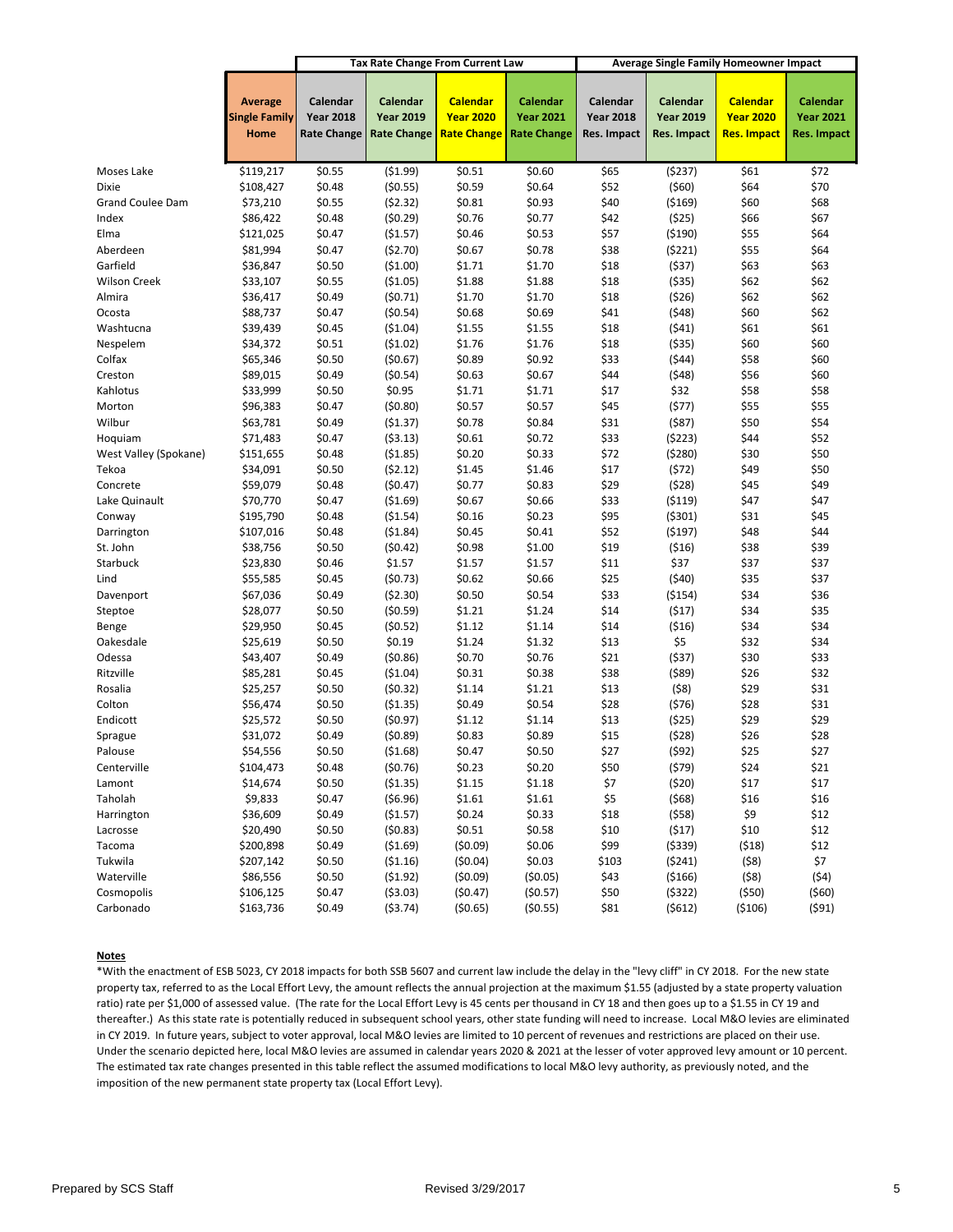#### **Revised Estimated Taxpayer Impacts of SSB 5607 & PSSB 5875**

*Table 1C - Taxpayer Impacts Without 10% Levies (Alphabetical)*

*BELOW ARE GENERAL ESTIMATED IMPACTS FOR LEGISLATIVE ANALYSIS.* 

*See Notes At The End of Document for Information on the Levy Assumptions*

|                        |                                                | Tax Rate Change From Current Law                   |                                                    |                                                           |                                                    |                                             | Average Single Family Homeowner Impact             |                                                    |                                                    |  |  |
|------------------------|------------------------------------------------|----------------------------------------------------|----------------------------------------------------|-----------------------------------------------------------|----------------------------------------------------|---------------------------------------------|----------------------------------------------------|----------------------------------------------------|----------------------------------------------------|--|--|
|                        | <b>Average</b><br><b>Single Family</b><br>Home | Calendar<br><b>Year 2018</b><br><b>Rate Change</b> | Calendar<br><b>Year 2019</b><br><b>Rate Change</b> | <b>Calendar</b><br><b>Year 2020</b><br><b>Rate Change</b> | Calendar<br><b>Year 2021</b><br><b>Rate Change</b> | Calendar<br><b>Year 2018</b><br>Res. Impact | Calendar<br><b>Year 2019</b><br><b>Res. Impact</b> | <b>Calendar</b><br><b>Year 2020</b><br>Res. Impact | Calendar<br><b>Year 2021</b><br><b>Res. Impact</b> |  |  |
|                        |                                                |                                                    |                                                    |                                                           |                                                    |                                             |                                                    |                                                    |                                                    |  |  |
| Statewide              | \$286,600                                      | \$0.49                                             | (50.18)                                            | (50.08)                                                   | \$0.01                                             | \$141                                       | (553)                                              | (522)                                              | \$4                                                |  |  |
| Mercer Island          | \$1,202,110                                    | \$0.50                                             | \$0.81                                             | \$0.85                                                    | \$0.92                                             | \$595                                       | \$968                                              | \$1,019                                            | \$1,105                                            |  |  |
| <b>Bellevue</b>        | \$810,200                                      | \$0.50                                             | \$0.88                                             | \$0.95                                                    | \$0.99                                             | \$401                                       | \$714                                              | \$767                                              | \$803                                              |  |  |
| Shaw Island            | \$431,088                                      | \$0.51                                             | \$1.74                                             | \$1.74                                                    | \$1.74                                             | \$218                                       | \$751                                              | \$751                                              | \$751                                              |  |  |
| Seattle                | \$538,906                                      | \$0.50                                             | \$0.89                                             | \$0.95                                                    | \$1.00                                             | \$267                                       | \$479                                              | \$513                                              | \$540                                              |  |  |
| San Juan Island        | \$408,841                                      | \$0.51                                             | \$1.19                                             | \$1.20                                                    | \$1.23                                             | \$207                                       | \$486                                              | \$492                                              | \$503                                              |  |  |
| Lake Washington        | \$563,150                                      | \$0.50                                             | \$0.74                                             | \$0.81                                                    | \$0.88                                             | \$279                                       | \$420                                              | \$459                                              | \$496                                              |  |  |
| Mount Pleasant         | \$240,065                                      | \$0.50                                             | \$1.72                                             | \$1.72                                                    | \$1.72                                             | \$120                                       | \$413                                              | \$413                                              | \$413                                              |  |  |
| Issaquah               | \$589,197                                      | \$0.50                                             | \$0.50                                             | \$0.60                                                    | \$0.68                                             | \$292                                       | \$292                                              | \$352                                              | \$402                                              |  |  |
| Orcas Island           | \$382,556                                      | \$0.51                                             | \$0.98                                             | \$1.01                                                    | \$1.02                                             | \$193                                       | \$374                                              | \$387                                              | \$392                                              |  |  |
| Lopez Island           | \$333,502                                      | \$0.51                                             | \$1.12                                             | \$1.14                                                    | \$1.15                                             | \$169                                       | \$374                                              | \$379                                              | \$385                                              |  |  |
| Bainbridge Island      | \$563,318                                      | \$0.50                                             | \$0.58                                             | \$0.64                                                    | \$0.68                                             | \$284                                       | \$328                                              | \$358                                              | \$383                                              |  |  |
| South Whidbey          | \$366,887                                      | \$0.46                                             | \$0.86                                             | \$0.87                                                    | \$0.89                                             | \$170                                       | \$314                                              | \$319                                              | \$326                                              |  |  |
| Mill A                 | \$165,730                                      | \$0.50                                             | \$1.72                                             | \$1.72                                                    | \$1.72                                             | \$83                                        | \$285                                              | \$285                                              | \$285                                              |  |  |
| Cle Elum-Roslyn        | \$229,600                                      | \$0.54                                             | \$1.10                                             | \$1.13                                                    | \$1.17                                             | \$124                                       | \$251                                              | \$259                                              | \$270                                              |  |  |
| Easton                 | \$230,236                                      | \$0.54                                             | \$1.00                                             | \$1.02                                                    | \$1.03                                             | \$124                                       | \$231                                              | \$234                                              | \$237                                              |  |  |
| Grapeview              | \$259,861                                      | \$0.47                                             | \$0.79                                             | \$0.84                                                    | \$0.84                                             | \$123                                       | \$206                                              | \$217                                              | \$218                                              |  |  |
| North River            | \$129,020                                      | \$0.48                                             | \$1.67                                             | \$1.67                                                    | \$1.67                                             | \$62                                        | \$215                                              | \$215                                              | \$215                                              |  |  |
| Stehekin               | \$116,408                                      | \$0.52                                             | \$1.81                                             | \$1.81                                                    | \$1.81                                             | \$61                                        | \$210                                              | \$210                                              | \$210                                              |  |  |
| Coupeville             | \$308,118                                      | \$0.46                                             | \$0.60                                             | \$0.62                                                    | \$0.65                                             | \$143                                       | \$185                                              | \$190                                              | \$201                                              |  |  |
| <b>Orchard Prairie</b> | \$267,122                                      | \$0.48                                             | \$0.58                                             | \$0.66                                                    | \$0.71                                             | \$127                                       | \$156                                              | \$176                                              | \$190                                              |  |  |
| Vashon Island          | \$423,689                                      | \$0.50                                             | \$0.42                                             | \$0.41                                                    | \$0.42                                             | \$210                                       | \$176                                              | \$174                                              | \$176                                              |  |  |
| Northshore             | \$431,910                                      | \$0.50                                             | \$0.20                                             | \$0.30                                                    | \$0.39                                             | \$214                                       | \$88                                               | \$129                                              | \$169                                              |  |  |
| Loon Lake              | \$172,062                                      | \$0.48                                             | \$0.92                                             | \$0.94                                                    | \$0.94                                             | \$83                                        | \$159                                              | \$162                                              | \$162                                              |  |  |
| Evergreen (Stevens)    | \$140,119                                      | \$0.48                                             | \$1.09                                             | \$1.12                                                    | \$1.13                                             | \$67                                        | \$153                                              | \$157                                              | \$159                                              |  |  |
| Cascade                | \$213,702                                      | \$0.52                                             | \$0.56                                             | \$0.64                                                    | \$0.69                                             | \$112                                       | \$121                                              | \$138                                              | \$148                                              |  |  |
| Port Townsend          | \$229,142                                      | \$0.48                                             | \$0.51                                             | \$0.61                                                    | \$0.64                                             | \$111                                       | \$117                                              | \$139                                              | \$147                                              |  |  |
| <b>Methow Valley</b>   | \$216,312                                      | \$0.51                                             | \$0.67                                             | \$0.66                                                    | \$0.64                                             | \$110                                       | \$145                                              | \$142                                              | \$139                                              |  |  |
| Wishram                | \$79,120                                       | \$0.48                                             | \$1.64                                             | \$1.64                                                    | \$1.64                                             | \$38                                        | \$130                                              | \$130                                              | \$130                                              |  |  |
| Star                   | \$73,044                                       | \$0.50                                             | \$1.71                                             | \$1.71                                                    | \$1.71                                             | \$36                                        | \$125                                              | \$125                                              | \$125                                              |  |  |
| Orient                 | \$119,196                                      | \$0.47                                             | \$1.06                                             | \$1.05                                                    | \$1.04                                             | \$56                                        | \$126                                              | \$125                                              | \$124                                              |  |  |
| Stevenson-Carson       | \$159,509                                      | \$0.50                                             | \$0.74                                             | \$0.73                                                    | \$0.73                                             | \$80                                        | \$118                                              | \$117                                              | \$117                                              |  |  |
| Anacortes              | \$273,081                                      | \$0.48                                             | \$0.29                                             | \$0.36                                                    | \$0.42                                             | \$132                                       | \$79                                               | \$97                                               | \$114                                              |  |  |
| Peninsula              | \$331,542                                      | \$0.49                                             | \$0.14                                             | \$0.25                                                    | \$0.31                                             | \$163                                       | \$46                                               | \$82                                               | \$104                                              |  |  |
| Snoqualmie Valley      | \$443,735                                      | \$0.50                                             | \$0.15                                             | \$0.18                                                    | \$0.23                                             | \$220                                       | \$65                                               | \$79                                               | \$103                                              |  |  |
| Skamania               | \$199,553                                      | \$0.50                                             | \$0.45                                             | \$0.46                                                    | \$0.49                                             | \$100                                       | \$89                                               | \$91                                               | \$98                                               |  |  |
| Chimacum               | \$240,350                                      | \$0.48                                             | \$0.30                                             | \$0.40                                                    | \$0.41                                             | \$116                                       | \$71                                               | \$97                                               | \$98                                               |  |  |
| Edmonds                | \$337,764                                      | \$0.48                                             | \$0.04                                             | \$0.16                                                    | \$0.26                                             | \$163                                       | \$13                                               | \$55                                               | \$87                                               |  |  |
| Kalama                 | \$171,885                                      | \$0.51                                             | \$0.26                                             | \$0.39                                                    | \$0.50                                             | \$87                                        | \$45                                               | \$67                                               | \$86                                               |  |  |
| Brinnon                | \$153,463                                      | \$0.48                                             | \$0.61                                             | \$0.59                                                    | \$0.55                                             | \$74                                        | \$93                                               | \$91                                               | \$84                                               |  |  |
| Sequim                 | \$221,503                                      | \$0.50                                             | \$0.31                                             | \$0.33                                                    | \$0.36                                             | \$111                                       | \$68                                               | \$73                                               | \$80                                               |  |  |
| Bickleton              | \$65,435                                       | \$0.48                                             | \$1.24                                             | \$1.20                                                    | \$1.16                                             | \$31                                        | \$81                                               | \$78                                               | \$76                                               |  |  |
| Paterson               | \$52,420                                       | \$0.51                                             | \$1.37                                             | \$1.40                                                    | \$1.44                                             | \$27                                        | \$72                                               | \$74                                               | \$75                                               |  |  |
| Quincy                 | \$123,156                                      | \$0.55                                             | \$0.23                                             | \$0.45                                                    | \$0.60                                             | \$67                                        | \$29                                               | \$55                                               | \$74                                               |  |  |
| Lake Chelan            | \$200,735                                      | \$0.52                                             | \$0.27                                             | \$0.34                                                    | \$0.35                                             | \$105                                       | \$55                                               | \$69                                               | \$71                                               |  |  |
| Manson                 | \$247,136                                      | \$0.52                                             | \$0.19                                             | \$0.24                                                    | \$0.26                                             | \$130                                       | \$46                                               | \$61                                               | \$64                                               |  |  |
| <b>Hood Canal</b>      | \$145,921                                      | \$0.47                                             | \$0.39                                             | \$0.43                                                    | \$0.42                                             | \$69                                        | \$57                                               | \$63                                               | \$61                                               |  |  |
| Roosevelt              | \$47,507                                       | \$0.48                                             | \$1.28                                             | \$1.29                                                    | \$1.28                                             | \$23                                        | \$61                                               | \$61                                               | \$61                                               |  |  |
| <b>Great Northern</b>  | \$222,072                                      | \$0.48                                             | \$0.02                                             | \$0.14                                                    | \$0.27                                             | \$106                                       | \$4                                                | \$32                                               | \$59                                               |  |  |
| <b>Mount Adams</b>     | \$72,370                                       | \$0.50                                             | \$0.76                                             | \$0.79                                                    | \$0.80                                             | \$36                                        | \$55                                               | \$57                                               | \$58                                               |  |  |
| Shoreline              | \$405,549                                      | \$0.50                                             | (50.07)                                            | \$0.07                                                    | \$0.14                                             | \$201                                       | (530)                                              | \$27                                               | \$58                                               |  |  |
| Summit Valley          | \$112,943                                      | \$0.46                                             | \$0.39                                             | \$0.48                                                    | \$0.50                                             | \$52                                        | \$44                                               | \$54                                               | \$57                                               |  |  |
| Wellpinit              | \$46,358                                       | \$0.48                                             | \$0.95                                             | \$1.06                                                    | \$1.15                                             | \$22                                        | \$44                                               | \$49                                               | \$53                                               |  |  |
| Cusick                 | \$103,684                                      | \$0.49                                             | \$0.52                                             | \$0.50                                                    | \$0.49                                             | \$51                                        | \$54                                               | \$52                                               | \$51                                               |  |  |
| Columbia (Stevens)     | \$85,899                                       | \$0.48<br>\$0.48                                   | \$0.49<br>\$0.48                                   | \$0.56<br>\$0.58                                          | \$0.59<br>\$0.65                                   | \$41<br>\$34                                | \$42<br>\$34                                       | \$48<br>\$42                                       | \$50<br>\$47                                       |  |  |
| Pomeroy<br>Ridgefield  | \$72,307<br>\$313,926                          | \$0.47                                             |                                                    | \$0.04                                                    | \$0.15                                             | \$148                                       | (59)                                               | \$13                                               | \$47                                               |  |  |
|                        |                                                |                                                    | (50.03)                                            |                                                           |                                                    |                                             |                                                    |                                                    |                                                    |  |  |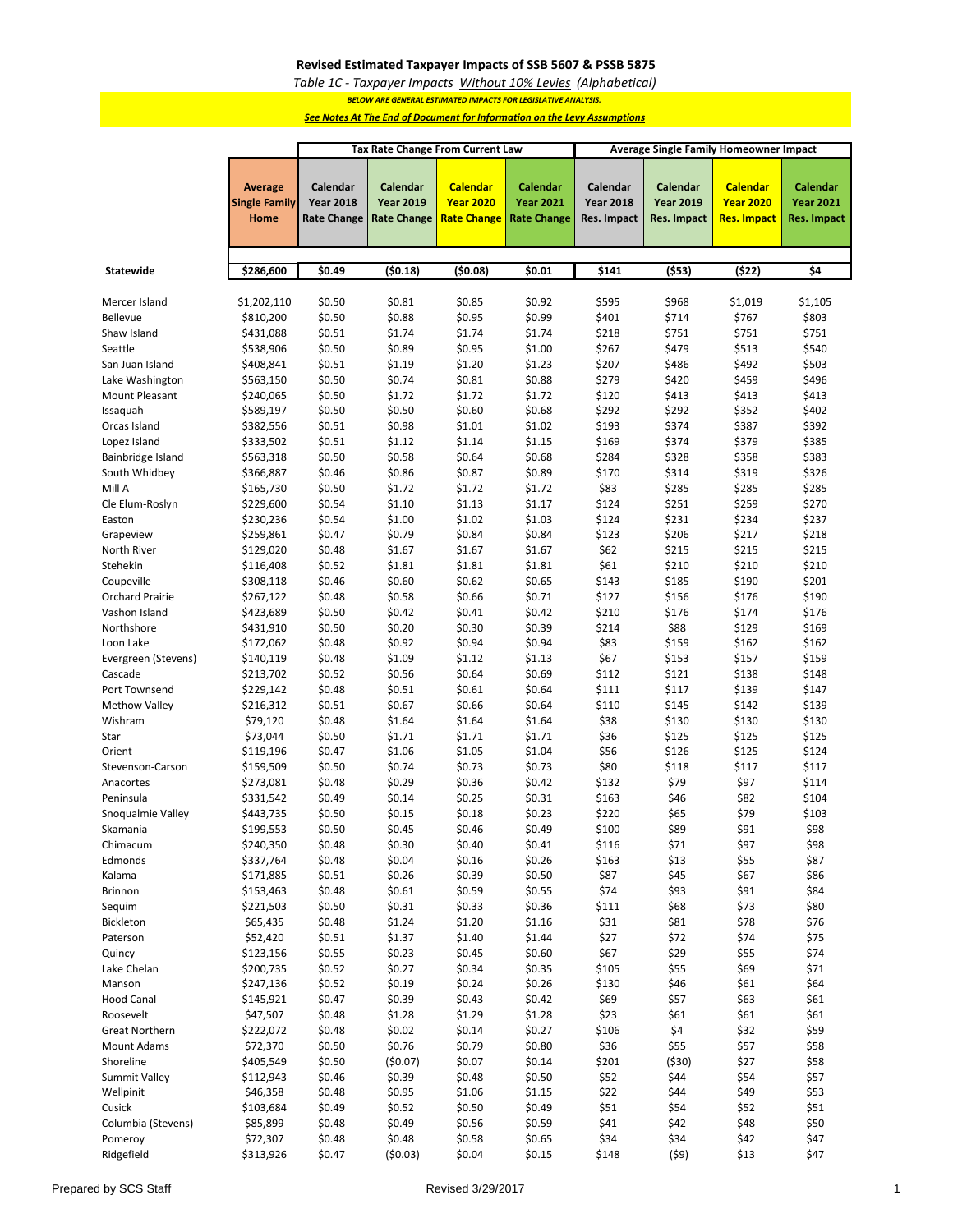|                                |                                                |                                                    |                                                    | <b>Tax Rate Change From Current Law</b>                   |                                                           |                                             | <b>Average Single Family Homeowner Impact</b> |                                                           |                                                    |
|--------------------------------|------------------------------------------------|----------------------------------------------------|----------------------------------------------------|-----------------------------------------------------------|-----------------------------------------------------------|---------------------------------------------|-----------------------------------------------|-----------------------------------------------------------|----------------------------------------------------|
|                                | <b>Average</b><br><b>Single Family</b><br>Home | Calendar<br><b>Year 2018</b><br><b>Rate Change</b> | Calendar<br><b>Year 2019</b><br><b>Rate Change</b> | <b>Calendar</b><br><b>Year 2020</b><br><b>Rate Change</b> | <b>Calendar</b><br><b>Year 2021</b><br><b>Rate Change</b> | Calendar<br><b>Year 2018</b><br>Res. Impact | Calendar<br><b>Year 2019</b><br>Res. Impact   | <b>Calendar</b><br><b>Year 2020</b><br><b>Res. Impact</b> | <b>Calendar</b><br><b>Year 2021</b><br>Res. Impact |
| Valley                         | \$93,883                                       | \$0.48                                             | \$0.47                                             | \$0.47                                                    | \$0.48                                                    | \$45                                        | \$44                                          | \$45                                                      | \$45                                               |
| Kittitas                       | \$147,062                                      | \$0.54                                             | \$0.09                                             | \$0.20                                                    | \$0.30                                                    | \$79                                        | \$13                                          | \$29                                                      | \$45                                               |
| North Beach                    | \$74,395                                       | \$0.47                                             | \$0.51                                             | \$0.56                                                    | \$0.59                                                    | \$35                                        | \$38                                          | \$42                                                      | \$44                                               |
| Blaine                         | \$210,642                                      | \$0.53                                             | \$0.25                                             | \$0.23                                                    | \$0.20                                                    | \$111                                       | \$52                                          | \$48                                                      | \$43                                               |
| Northport                      | \$103,977                                      | \$0.48                                             | \$0.23                                             | \$0.33                                                    | \$0.40                                                    | \$50                                        | \$24                                          | \$34                                                      | \$42                                               |
| Kahlotus                       | \$33,999                                       | \$0.50                                             | \$0.95                                             | \$1.06                                                    | \$1.14                                                    | \$17                                        | \$32                                          | \$36                                                      | \$39                                               |
| Keller                         | \$76,393                                       | \$0.47                                             | \$0.52                                             | \$0.49                                                    | \$0.50                                                    | \$36                                        | \$40                                          | \$38                                                      | \$38                                               |
| Starbuck                       | \$23,830                                       | \$0.46                                             | \$1.57                                             | \$1.57                                                    | \$1.57                                                    | \$11                                        | \$37                                          | \$37                                                      | \$37                                               |
| Prescott                       | \$154,974                                      | \$0.48                                             | \$0.05                                             | \$0.18                                                    | \$0.24                                                    | \$75                                        | \$9                                           | \$29                                                      | \$37                                               |
| Quilcene                       | \$195,456                                      | \$0.48                                             | \$0.12                                             | \$0.19                                                    | \$0.17                                                    | \$95                                        | \$24                                          | \$38                                                      | \$33                                               |
| Evaline                        | \$149,006                                      | \$0.47                                             | \$0.32                                             | \$0.25                                                    | \$0.20                                                    | \$70                                        | \$48                                          | \$37                                                      | \$30                                               |
| Mabton                         | \$79,224                                       | \$0.50                                             | \$0.19                                             | \$0.28                                                    | \$0.37                                                    | \$40                                        | \$15                                          | \$22                                                      | \$29                                               |
| Mary Walker                    | \$73,977                                       | \$0.48                                             | \$0.37                                             | \$0.41                                                    | \$0.40                                                    | \$35                                        | \$27                                          | \$31                                                      | \$29                                               |
| Royal                          | \$58,447                                       | \$0.55                                             | \$0.29                                             | \$0.37                                                    | \$0.50                                                    | \$32                                        | \$17                                          | \$22                                                      | \$29                                               |
| Crescent                       | \$203,376                                      | \$0.50                                             | \$0.10                                             | \$0.14                                                    | \$0.13                                                    | \$101                                       | \$20                                          | \$28                                                      | \$27                                               |
| Stanwood-Camano                | \$300,925                                      | \$0.48                                             | (50.03)                                            | \$0.04                                                    | \$0.09                                                    | \$145                                       | (59)                                          | \$12                                                      | \$27                                               |
| Dayton                         | \$94,477                                       | \$0.46                                             | \$0.24                                             | \$0.27                                                    | \$0.28                                                    | \$43                                        | \$22                                          | \$26                                                      | \$26                                               |
| Quillayute Valley              | \$106,364                                      | \$0.50                                             | \$0.27                                             | \$0.27                                                    | \$0.22                                                    | \$53                                        | \$29                                          | \$29                                                      | \$23                                               |
| Riverview                      | \$403,114                                      | \$0.50                                             | (50.06)                                            | \$0.03                                                    | \$0.06                                                    | \$200                                       | (522)                                         | \$12                                                      | \$23                                               |
| Renton                         | \$316,761                                      | \$0.50                                             | \$0.01                                             | \$0.01                                                    | \$0.07                                                    | \$157                                       | \$3                                           | \$3                                                       | \$21                                               |
| Zillah                         | \$143,488                                      | \$0.50                                             | \$0.00                                             | \$0.11                                                    | \$0.14                                                    | \$72                                        | \$0                                           | \$16                                                      | \$20                                               |
| Wapato                         | \$88,792                                       | \$0.50                                             | \$0.09                                             | \$0.19                                                    | \$0.22                                                    | \$44                                        | \$8                                           | \$17                                                      | \$20                                               |
| North Franklin                 | \$73,953                                       | \$0.50                                             | \$0.00                                             | \$0.16                                                    | \$0.26                                                    | \$37                                        | \$0                                           | \$12                                                      | \$19                                               |
| Selkirk                        | \$116,465                                      | \$0.49<br>\$0.50                                   | (50.08)<br>\$0.19                                  | \$0.03                                                    | \$0.15<br>\$0.65                                          | \$57<br>\$13                                | (59)<br>\$5                                   | \$3<br>\$12                                               | \$17<br>\$17                                       |
| Oakesdale<br>Queets-Clearwater | \$25,619                                       | \$0.48                                             | \$0.24                                             | \$0.46<br>\$0.27                                          | \$0.27                                                    | \$29                                        | \$15                                          | \$16                                                      | \$16                                               |
| Mansfield                      | \$59,826<br>\$57,800                           | \$0.50                                             | \$0.07                                             | \$0.20                                                    | \$0.26                                                    | \$29                                        | \$4                                           | \$11                                                      | \$15                                               |
| Thorp                          | \$158,308                                      | \$0.54                                             | (50.06)                                            | (50.00)                                                   | \$0.09                                                    | \$85                                        | (59)                                          | (50)                                                      | \$15                                               |
| Toppenish                      | \$95,479                                       | \$0.50                                             | (50.05)                                            | \$0.07                                                    | \$0.13                                                    | \$48                                        | (55)                                          | \$7                                                       | \$12                                               |
| Grandview                      | \$101,337                                      | \$0.50                                             | (50.03)                                            | \$0.02                                                    | \$0.09                                                    | \$51                                        | (53)                                          | \$2                                                       | \$9                                                |
| Union Gap                      | \$60,890                                       | \$0.50                                             | (50.14)                                            | \$0.01                                                    | \$0.11                                                    | \$30                                        | (59)                                          | \$1                                                       | \$7                                                |
| Lyle                           | \$141,722                                      | \$0.48                                             | (50.17)                                            | (50.05)                                                   | \$0.04                                                    | \$68                                        | (524)                                         | (58)                                                      | \$6                                                |
| Damman                         | \$261,074                                      | \$0.54                                             | (50.12)                                            | (50.08)                                                   | \$0.02                                                    | \$141                                       | (531)                                         | (\$20)                                                    | \$6                                                |
| Palisades                      | \$83,831                                       | \$0.50                                             | (50.00)                                            | \$0.06                                                    | \$0.07                                                    | \$42                                        | (50)                                          | \$5                                                       | \$6                                                |
| Mukilteo                       | \$305,395                                      | \$0.48                                             | (50.21)                                            | (50.11)                                                   | \$0.02                                                    | \$147                                       | (564)                                         | (\$32)                                                    | \$5                                                |
| Rosalia                        | \$25,257                                       | \$0.50                                             | (50.32)                                            | (50.06)                                                   | \$0.17                                                    | \$13                                        | (58)                                          | (51)                                                      | \$4                                                |
| Inchelium                      | \$67,271                                       | \$0.47                                             | \$0.01                                             | \$0.00                                                    | \$0.03                                                    | \$32                                        | \$1                                           | \$0                                                       | \$2                                                |
| Goldendale                     | \$96,559                                       | \$0.48                                             | (50.03)                                            | \$0.01                                                    | \$0.01                                                    | \$46                                        | (\$3)                                         | \$1                                                       | \$1                                                |
| Sunnyside                      | \$98,246                                       | \$0.50                                             | (\$0.16)                                           | (50.07)                                                   | (50.00)                                                   | Ş49                                         | (515)                                         | (\$7)                                                     | (\$0)                                              |
| Granger                        | \$97,379                                       | \$0.50                                             | (50.17)                                            | (50.05)                                                   | (50.01)                                                   | \$49                                        | (517)                                         | (55)                                                      | (51)                                               |
| Liberty                        | \$202,650                                      | \$0.48                                             | (50.23)                                            | (50.10)                                                   | (50.01)                                                   | \$97                                        | (546)                                         | (519)                                                     | (51)                                               |
| Ocean Beach                    | \$98,770                                       | \$0.48                                             | \$0.03                                             | (50.01)                                                   | (50.02)                                                   | \$48                                        | \$3                                           | (51)                                                      | (52)                                               |
| Republic                       | \$92,590                                       | \$0.46                                             | (50.11)                                            | (50.09)                                                   | (50.04)                                                   | \$43                                        | (511)                                         | (59)                                                      | (54)                                               |
| Wahluke                        | \$84,007                                       | \$0.55                                             | (50.28)                                            | (50.13)                                                   | (50.05)                                                   | \$46                                        | (524)                                         | (511)                                                     | (54)                                               |
| <b>White Pass</b>              | \$88,984                                       | \$0.47                                             | \$0.06                                             | (50.00)                                                   | (50.05)                                                   | \$42                                        | \$5                                           | (50)                                                      | (54)                                               |
| Bridgeport                     | \$59,512                                       | \$0.50                                             | (50.14)                                            | (50.09)                                                   | (\$0.07)                                                  | \$30                                        | (58)                                          | (55)                                                      | (54)                                               |
| Steilacoom Historical          | \$251,971                                      | \$0.49<br>\$0.53                                   | (50.33)                                            | (50.17)<br>(50.07)                                        | (50.03)<br>(50.03)                                        | \$124<br>\$141                              | $($ \$83)<br>( \$35)                          | (543)                                                     | (57)                                               |
| Bellingham<br>Steptoe          | \$268,324<br>\$28,077                          | \$0.50                                             | (50.13)<br>(50.59)                                 | (50.38)                                                   | (50.26)                                                   | \$14                                        | (517)                                         | (518)<br>(511)                                            | (57)<br>(57)                                       |
| St. John                       | \$38,756                                       | \$0.50                                             | (50.42)                                            | (50.27)                                                   | (50.20)                                                   | \$19                                        | ( \$16)                                       | (510)                                                     | (58)                                               |
| Warden                         | \$52,312                                       | \$0.55                                             | (50.50)                                            | (50.35)                                                   | (50.16)                                                   | \$29                                        | (526)                                         | (518)                                                     | (58)                                               |
| Benge                          | \$29,950                                       | \$0.45                                             | (50.52)                                            | (50.42)                                                   | (50.33)                                                   | \$14                                        | (516)                                         | (513)                                                     | (510)                                              |
| Medical Lake                   | \$151,519                                      | \$0.48                                             | (50.24)                                            | (50.15)                                                   | (50.07)                                                   | \$72                                        | (537)                                         | (522)                                                     | (511)                                              |
| Concrete                       | \$59,079                                       | \$0.48                                             | (50.47)                                            | (50.34)                                                   | (50.19)                                                   | \$29                                        | (528)                                         | (520)                                                     | (511)                                              |
| Lacrosse                       | \$20,490                                       | \$0.50                                             | (50.83)                                            | (50.69)                                                   | (50.55)                                                   | \$10                                        | (517)                                         | (514)                                                     | (511)                                              |
| Glenwood                       | \$98,540                                       | \$0.48                                             | (50.20)                                            | (50.15)                                                   | (50.12)                                                   | \$47                                        | (520)                                         | (515)                                                     | (512)                                              |
| Coulee-Hartline                | \$67,281                                       | \$0.55                                             | (50.32)                                            | (50.23)                                                   | (50.18)                                                   | \$37                                        | (522)                                         | (516)                                                     | (512)                                              |
| Curlew                         | \$85,763                                       | \$0.47                                             | (50.12)                                            | (50.13)                                                   | (50.16)                                                   | \$40                                        | (511)                                         | (511)                                                     | (514)                                              |
| Lamont                         | \$14,674                                       | \$0.50                                             | (\$1.35)                                           | (51.14)                                                   | (\$1.03)                                                  | \$7                                         | (520)                                         | (517)                                                     | (515)                                              |
| Sprague                        | \$31,072                                       | \$0.49                                             | (50.89)                                            | (50.68)                                                   | (\$0.50)                                                  | \$15                                        | (528)                                         | (521)                                                     | (516)                                              |
| Prosser                        | \$128,559                                      | \$0.51                                             | (\$0.46)                                           | (50.28)                                                   | (50.12)                                                   | \$65                                        | (559)                                         | ( \$35)                                                   | (516)                                              |
| Almira                         | \$36,417                                       | \$0.49                                             | (50.71)                                            | (50.55)                                                   | (50.45)                                                   | \$18                                        | (526)                                         | (520)                                                     | (516)                                              |
| Willapa Valley                 | \$104,796                                      | \$0.48                                             | (50.65)                                            | (50.41)                                                   | (50.17)                                                   | \$50                                        | (569)                                         | (543)                                                     | (518)                                              |
| Endicott                       | \$25,572                                       | \$0.50                                             | (50.97)                                            | (50.83)                                                   | (50.77)                                                   | \$13                                        | (525)                                         | (521)                                                     | (520)                                              |
| Odessa                         | \$43,407                                       | \$0.49                                             | (50.86)                                            | (50.64)                                                   | (50.47)                                                   | \$21                                        | (537)                                         | (528)                                                     | (520)                                              |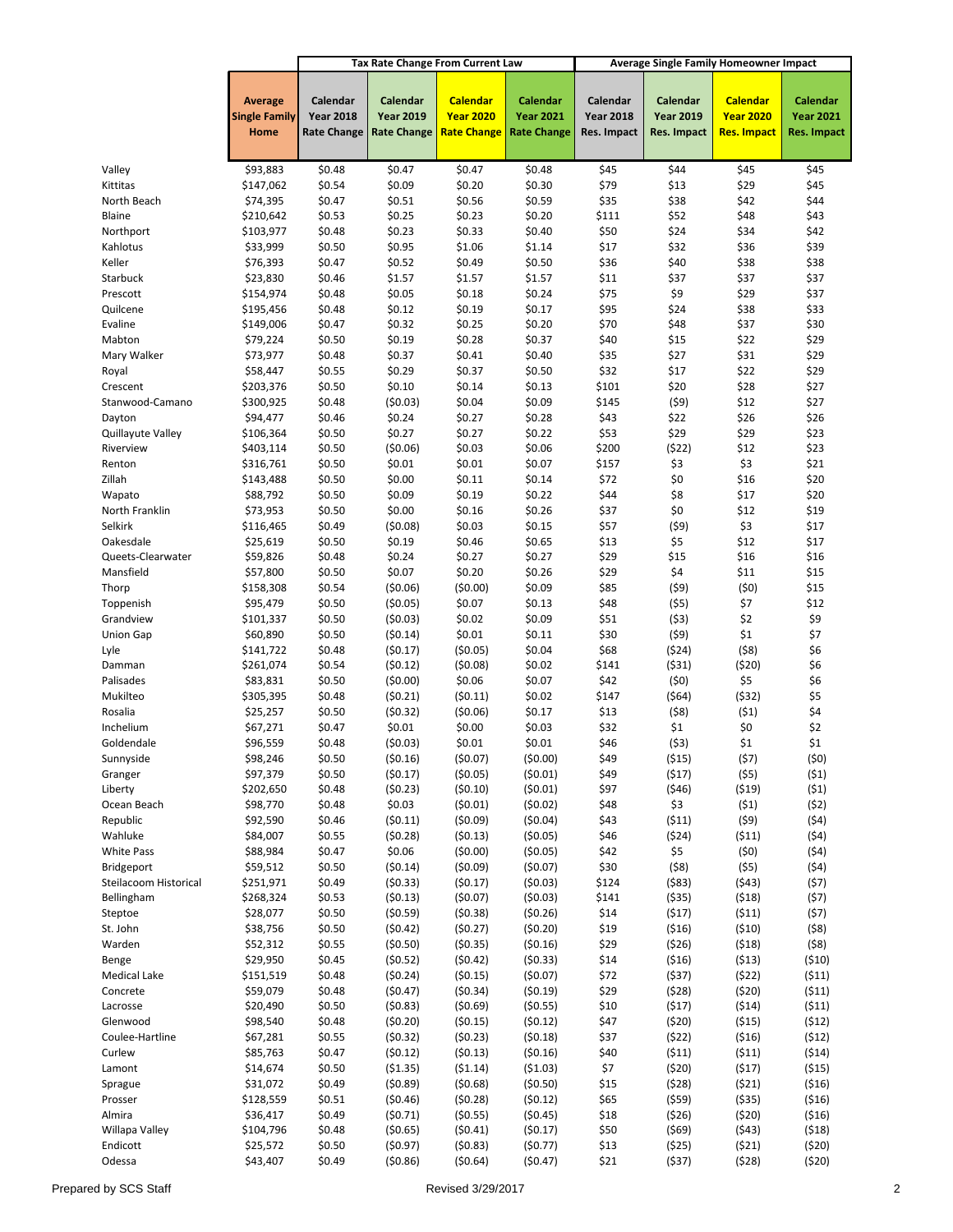|                          |                                                |                                                    |                                                    | <b>Tax Rate Change From Current Law</b>                   |                                                    | <b>Average Single Family Homeowner Impact</b> |                                             |                                                           |                                             |
|--------------------------|------------------------------------------------|----------------------------------------------------|----------------------------------------------------|-----------------------------------------------------------|----------------------------------------------------|-----------------------------------------------|---------------------------------------------|-----------------------------------------------------------|---------------------------------------------|
|                          | <b>Average</b><br><b>Single Family</b><br>Home | Calendar<br><b>Year 2018</b><br><b>Rate Change</b> | Calendar<br><b>Year 2019</b><br><b>Rate Change</b> | <b>Calendar</b><br><b>Year 2020</b><br><b>Rate Change</b> | Calendar<br><b>Year 2021</b><br><b>Rate Change</b> | Calendar<br><b>Year 2018</b><br>Res. Impact   | Calendar<br><b>Year 2019</b><br>Res. Impact | <b>Calendar</b><br><b>Year 2020</b><br><b>Res. Impact</b> | Calendar<br><b>Year 2021</b><br>Res. Impact |
|                          |                                                |                                                    |                                                    |                                                           |                                                    |                                               |                                             |                                                           |                                             |
| Klickitat                | \$84,139                                       | \$0.48                                             | (50.37)                                            | (50.34)                                                   | (50.28)                                            | \$40                                          | (531)                                       | (529)                                                     | (523)                                       |
| Index                    | \$86,422                                       | \$0.48                                             | (50.29)                                            | (50.30)                                                   | (50.28)                                            | \$42                                          | (525)                                       | (526)                                                     | (524)                                       |
| Garfield                 | \$36,847                                       | \$0.50                                             | ( \$1.00)                                          | (50.87)                                                   | (50.66)                                            | \$18                                          | (537)                                       | (532)                                                     | (524)                                       |
| <b>Onion Creek</b>       | \$86,512                                       | \$0.48                                             | (50.40)                                            | (50.32)                                                   | (50.29)                                            | \$42                                          | ( \$35)                                     | (528)                                                     | (525)                                       |
| Dixie                    | \$108,427                                      | \$0.48                                             | (50.55)                                            | (50.33)                                                   | (50.23)                                            | \$52                                          | (560)                                       | ( \$36)                                                   | (525)                                       |
| Wilson Creek             | \$33,107                                       | \$0.55                                             | ( \$1.05)                                          | (50.97)                                                   | (50.79)                                            | \$18                                          | ( \$35)                                     | (532)                                                     | (526)                                       |
| Lind                     | \$55,585                                       | \$0.45                                             | (50.73)                                            | (50.59)                                                   | (50.49)                                            | \$25                                          | (540)                                       | ( \$33)                                                   | (527)                                       |
| Creston<br>Colfax        | \$89,015                                       | \$0.49<br>\$0.50                                   | (50.54)                                            | (50.40)                                                   | (50.31)                                            | \$44<br>\$33                                  | (548)                                       | ( \$36)                                                   | (527)                                       |
| <b>Brewster</b>          | \$65,346<br>\$91,275                           | \$0.51                                             | (50.67)<br>(50.49)                                 | (50.50)<br>(50.45)                                        | (50.44)<br>(50.34)                                 | \$47                                          | (544)<br>(545)                              | ( \$33)<br>(541)                                          | (528)<br>(531)                              |
| Washtucna                | \$39,439                                       | \$0.45                                             | ( \$1.04)                                          | (50.91)                                                   | (50.80)                                            | \$18                                          | (541)                                       | ( \$36)                                                   | (532)                                       |
| Othello                  | \$105,926                                      | \$0.45                                             | (50.54)                                            | (50.43)                                                   | (50.32)                                            | \$48                                          | (557)                                       | (546)                                                     | ( \$33)                                     |
| Ocosta                   | \$88,737                                       | \$0.47                                             | (50.54)                                            | (50.44)                                                   | (50.41)                                            | \$41                                          | (548)                                       | ( \$39)                                                   | ( \$36)                                     |
| Mossyrock                | \$94,541                                       | \$0.47                                             | (50.47)                                            | (50.42)                                                   | (50.39)                                            | \$44                                          | (544)                                       | (540)                                                     | (537)                                       |
| Sumner                   | \$230,996                                      | \$0.49                                             | (50.52)                                            | (50.33)                                                   | (50.16)                                            | \$114                                         | (5120)                                      | (576)                                                     | (537)                                       |
| Boistfort                | \$128,425                                      | \$0.47                                             | (50.39)                                            | (50.35)                                                   | (50.30)                                            | \$60                                          | (551)                                       | (545)                                                     | (539)                                       |
| Chewelah                 | \$118,805                                      | \$0.48                                             | (50.38)                                            | (50.33)                                                   | (50.33)                                            | \$57                                          | (546)                                       | (540)                                                     | (539)                                       |
| Satsop                   | \$130,898                                      | \$0.47                                             | (50.35)                                            | (50.31)                                                   | (50.31)                                            | \$61                                          | (546)                                       | (541)                                                     | (541)                                       |
| Harrington               | \$36,609                                       | \$0.49                                             | ( \$1.57)                                          | (51.37)                                                   | ( \$1.18)                                          | \$18                                          | (558)                                       | (550)                                                     | (543)                                       |
| Newport                  | \$144,407                                      | \$0.49                                             | (50.38)                                            | (50.35)                                                   | (50.31)                                            | \$71                                          | $($ \$55)                                   | (551)                                                     | (545)                                       |
| Cheney                   | \$151,364                                      | \$0.48                                             | (50.70)                                            | (50.46)                                                   | (50.31)                                            | \$72                                          | (\$106)                                     | $($ \$69)                                                 | (\$47)                                      |
| Pioneer                  | \$173,969<br>\$239,404                         | \$0.47                                             | (50.39)                                            | (50.29)                                                   | (50.27)                                            | \$82                                          | (568)                                       | (550)                                                     | (547)                                       |
| White Salmon<br>Nespelem | \$34,372                                       | \$0.48<br>\$0.51                                   | (50.42)<br>( \$1.02)                               | (50.34)<br>(51.22)                                        | (50.20)<br>( \$1.40)                               | \$114<br>\$18                                 | ( \$100)<br>( \$35)                         | $($ \$80)<br>(542)                                        | (548)<br>(548)                              |
| Green Mountain           | \$211,820                                      | \$0.47                                             | (50.57)                                            | (50.42)                                                   | (50.24)                                            | \$100                                         | (5121)                                      | ( \$88)                                                   | (551)                                       |
| Kiona-Benton City        | \$107,402                                      | \$0.51                                             | (50.80)                                            | (50.67)                                                   | (50.48)                                            | \$55                                          | ( \$86)                                     | (572)                                                     | (552)                                       |
| Naselle-Grays River      | \$125,746                                      | \$0.48                                             | (50.73)                                            | (50.58)                                                   | (50.42)                                            | \$61                                          | (592)                                       | (573)                                                     | (552)                                       |
| Griffin                  | \$293,143                                      | \$0.47                                             | (50.30)                                            | (50.25)                                                   | (50.19)                                            | \$139                                         | $($ \$89)                                   | (572)                                                     | ( \$55]                                     |
| Reardan-Edwall           | \$141,795                                      | \$0.49                                             | (50.69)                                            | (50.52)                                                   | (50.39)                                            | \$70                                          | (597)                                       | (574)                                                     | (555)                                       |
| Tekoa                    | \$34,091                                       | \$0.50                                             | (52.12)                                            | (51.88)                                                   | ( \$1.63)                                          | \$17                                          | (572)                                       | $($ \$64)                                                 | ( \$55]                                     |
| Lakewood                 | \$272,206                                      | \$0.48                                             | (50.51)                                            | (50.34)                                                   | (50.21)                                            | \$131                                         | ( \$138)                                    | (592)                                                     | ( \$56)                                     |
| Skykomish                | \$134,404                                      | \$0.50                                             | (50.28)                                            | (50.39)                                                   | (50.42)                                            | \$67                                          | (537)                                       | (552)                                                     | (557)                                       |
| Wilbur                   | \$63,781                                       | \$0.49                                             | ( \$1.37)                                          | (51.11)                                                   | (50.91)                                            | \$31                                          | (587)                                       | (570)                                                     | (558)                                       |
| Colton                   | \$56,474                                       | \$0.50                                             | (\$1.35)                                           | (51.18)                                                   | ( \$1.05)                                          | \$28                                          | (576)                                       | (566)                                                     | ( \$59)                                     |
| Richland                 | \$185,618                                      | \$0.51                                             | (50.58)                                            | (50.45)                                                   | (50.32)                                            | \$94                                          | ( \$107)                                    | $($ \$84)                                                 | $($ \$59)                                   |
| North Mason<br>Pullman   | \$186,284<br>\$161,936                         | \$0.47<br>\$0.50                                   | (50.41)<br>(50.62)                                 | (50.33)<br>(50.48)                                        | (50.32)<br>(50.37)                                 | \$88<br>\$81                                  | (577)<br>(5101)                             | (561)<br>(578)                                            | ( \$59)<br>(\$60)                           |
| Ritzville                | \$85,281                                       | \$0.45                                             | ( \$1.04)                                          | (50.88)                                                   | (50.73)                                            | \$38                                          | $($ \$89)                                   | (575)                                                     | (562)                                       |
| Oroville                 | \$129,004                                      | \$0.51                                             | (50.52)                                            | (50.48)                                                   | (50.50)                                            | \$66                                          | (\$68)                                      | (\$62)                                                    | (\$65)                                      |
| Woodland                 | \$184,864                                      | \$0.51                                             | (50.61)                                            | (50.49)                                                   | (50.35)                                            | \$94                                          | (5114)                                      | (591)                                                     | ( \$65)                                     |
| Adna                     | \$185,401                                      | \$0.47                                             | (50.46)                                            | (50.42)                                                   | (50.36)                                            | \$87                                          | ( \$86)                                     | (578)                                                     | (566)                                       |
| Highland                 | \$132,385                                      | \$0.50                                             | (50.78)                                            | (50.63)                                                   | (50.51)                                            | \$66                                          | ( \$103)                                    | ( \$84)                                                   | (567)                                       |
| Taholah                  | \$9,833                                        | \$0.47                                             | ( \$6.96)                                          | (56.71)                                                   | (56.86)                                            | \$5                                           | (568)                                       | (566)                                                     | (567)                                       |
| Deer Park                | \$145,234                                      | \$0.48                                             | (50.66)                                            | (50.55)                                                   | (50.48)                                            | \$69                                          | (596)                                       | ( \$80)                                                   | (569)                                       |
| Eastmont                 | \$201,230                                      | \$0.50                                             | (50.57)                                            | (50.45)                                                   | (50.34)                                            | \$100                                         | (5114)                                      | (591)                                                     | (569)                                       |
| Centralia                | \$125,587                                      | \$0.47                                             | (50.83)                                            | (50.68)                                                   | (50.56)                                            | \$59                                          | ( \$104)                                    | ( \$86)                                                   | (571)                                       |
| Palouse                  | \$54,556                                       | \$0.50                                             | (\$1.68)                                           | (51.41)                                                   | (51.30)                                            | \$27                                          | (592)                                       | (577)                                                     | (571)                                       |
| Morton<br>Pe Ell         | \$96,383<br>\$105,279                          | \$0.47<br>\$0.47                                   | (50.80)<br>(50.71)                                 | (50.77)<br>(50.67)                                        | (50.74)<br>(50.68)                                 | \$45<br>\$49                                  | (577)<br>(574)                              | (574)                                                     | (571)                                       |
| Finley                   | \$116,353                                      | \$0.51                                             | (50.90)                                            | (50.81)                                                   | (50.64)                                            | \$59                                          | ( \$104)                                    | (571)<br>(594)                                            | (572)<br>(575)                              |
| East Valley (Spokane)    | \$161,166                                      | \$0.48                                             | (50.85)                                            | (50.66)                                                   | (50.49)                                            | \$77                                          | ( \$136)                                    | ( \$106)                                                  | (579)                                       |
| Wahkiakum                | \$168,703                                      | \$0.46                                             | (50.67)                                            | (50.61)                                                   | (50.49)                                            | \$78                                          | ( \$113)                                    | ( \$104)                                                  | ( \$83)                                     |
| Kettle Falls             | \$113,599                                      | \$0.48                                             | (50.97)                                            | (50.85)                                                   | (50.74)                                            | \$54                                          | ( \$110)                                    | (597)                                                     | ( \$84)                                     |
| Toledo                   | \$137,806                                      | \$0.47                                             | (50.69)                                            | (50.67)                                                   | (50.62)                                            | \$65                                          | (596)                                       | (592)                                                     | $($ \$85)                                   |
| <b>Trout Lake</b>        | \$245,162                                      | \$0.48                                             | (50.56)                                            | (50.41)                                                   | (50.35)                                            | \$117                                         | ( \$136)                                    | ( \$101)                                                  | ( \$86)                                     |
| Camas                    | \$357,645                                      | \$0.47                                             | (50.54)                                            | (50.37)                                                   | (50.24)                                            | \$169                                         | (5192)                                      | ( \$133)                                                  | (587)                                       |
| Washougal                | \$245,378                                      | \$0.47                                             | (50.65)                                            | (50.51)                                                   | (50.37)                                            | \$116                                         | ( \$158)                                    | (5124)                                                    | (591)                                       |
| Monroe                   | \$314,949                                      | \$0.48                                             | (50.59)                                            | (50.45)                                                   | (50.30)                                            | \$152                                         | ( \$185)                                    | (5142)                                                    | (593)                                       |
| Centerville              | \$104,473                                      | \$0.48                                             | (50.76)                                            | (50.84)                                                   | (50.90)                                            | \$50                                          | (579)                                       | (588)                                                     | (594)                                       |
| Cape Flattery            | \$81,210                                       | \$0.50                                             | (51.18)                                            | (51.19)                                                   | (51.21)                                            | \$41                                          | (596)                                       | (597)                                                     | (\$98)                                      |
| Entiat                   | \$131,644                                      | \$0.52                                             | (50.83)                                            | (50.76)                                                   | (50.77)                                            | \$69                                          | ( \$109)                                    | ( \$100)                                                  | (5101)                                      |
| Vancouver                | \$232,260                                      | \$0.47<br>\$0.49                                   | (50.75)                                            | (50.55)                                                   | (50.44)                                            | \$110<br>\$116                                | (5174)                                      | (5128)                                                    | (5102)                                      |
| Fife<br>Colville         | \$236,807<br>\$132,620                         | \$0.48                                             | (50.59)<br>(50.92)                                 | (50.54)<br>(50.85)                                        | (50.45)<br>(50.80)                                 | \$64                                          | (5141)<br>(5122)                            | (5127)<br>(5112)                                          | ( \$106)<br>( \$106)                        |
| Kennewick                | \$161,707                                      | \$0.51                                             | (50.94)                                            | (50.76)                                                   | (50.66)                                            | \$82                                          | (5152)                                      | (5123)                                                    | ( \$107)                                    |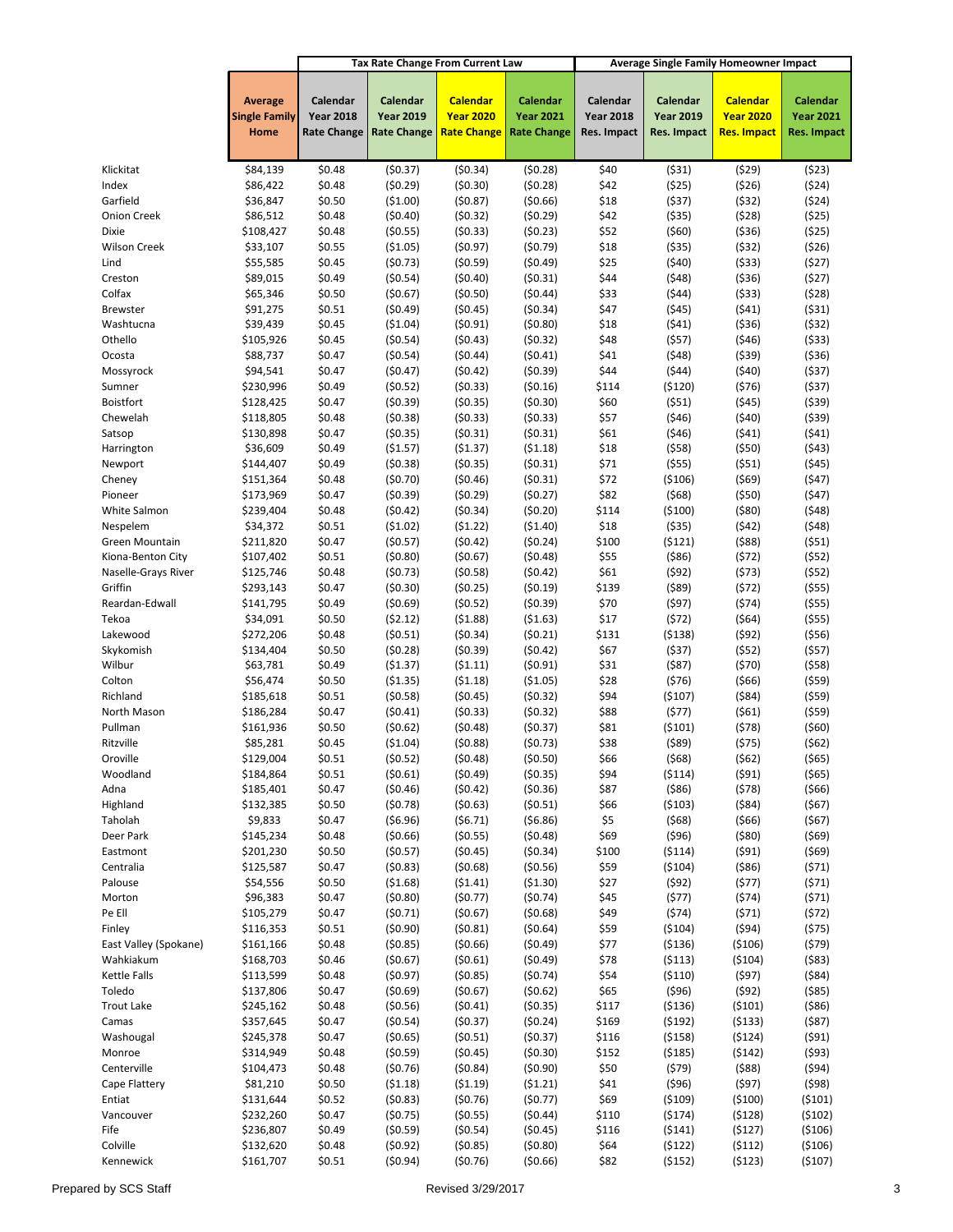|                                      | <b>Tax Rate Change From Current Law</b><br>Average Single Family Homeowner Impact |                                        |                                        |                                        |                                        |                                 |                                 |                                        |                                 |
|--------------------------------------|-----------------------------------------------------------------------------------|----------------------------------------|----------------------------------------|----------------------------------------|----------------------------------------|---------------------------------|---------------------------------|----------------------------------------|---------------------------------|
|                                      | <b>Average</b>                                                                    | Calendar                               | Calendar                               | <b>Calendar</b>                        | Calendar                               | Calendar                        | Calendar                        | <b>Calendar</b>                        | Calendar                        |
|                                      | <b>Single Family</b><br>Home                                                      | <b>Year 2018</b><br><b>Rate Change</b> | <b>Year 2019</b><br><b>Rate Change</b> | <b>Year 2020</b><br><b>Rate Change</b> | <b>Year 2021</b><br><b>Rate Change</b> | <b>Year 2018</b><br>Res. Impact | <b>Year 2019</b><br>Res. Impact | <b>Year 2020</b><br><b>Res. Impact</b> | <b>Year 2021</b><br>Res. Impact |
|                                      |                                                                                   |                                        |                                        |                                        |                                        |                                 |                                 |                                        |                                 |
| Yakima                               | \$109,131                                                                         | \$0.50                                 | (\$1.07)                               | ( \$1.04)                              | (50.98)                                | \$55                            | (5117)                          | ( \$114)                               | ( \$107)                        |
| Onalaska                             | \$121,840                                                                         | \$0.47                                 | (50.90)                                | (50.91)                                | (50.88)                                | \$57                            | ( \$109)                        | ( \$110)                               | ( \$108)                        |
| Naches Valley                        | \$137,333                                                                         | \$0.50                                 | ( \$1.06)                              | (50.90)                                | (50.81)                                | \$69                            | ( \$146)                        | ( \$124)                               | (5112)                          |
| Castle Rock                          | \$120,288                                                                         | \$0.51                                 | (\$1.03)                               | ( \$1.05)<br>(50.75)                   | (50.93)                                | \$61                            | (5124)                          | ( \$126)                               | (5112)                          |
| Ellensburg<br>Lake Quinault          | \$171,441<br>\$70,770                                                             | \$0.54<br>\$0.47                       | (50.79)<br>( \$1.69)                   | ( \$1.65)                              | (50.68)<br>( \$1.66)                   | \$92<br>\$33                    | ( \$136)<br>( \$119)            | (5128)<br>(5117)                       | (5117)<br>(5118)                |
| Everett                              | \$292,359                                                                         | \$0.48                                 | (50.63)                                | (50.48)                                | (50.40)                                | \$141                           | (5184)                          | ( \$140)                               | (5118)                          |
| Waitsburg                            | \$122,291                                                                         | \$0.48                                 | (\$1.25)                               | ( \$1.04)                              | (50.97)                                | \$59                            | ( \$153)                        | (5127)                                 | (5118)                          |
| White River                          | \$209,335                                                                         | \$0.49                                 | (50.84)                                | (50.68)                                | (50.56)                                | \$103                           | ( \$176)                        | (5141)                                 | (5118)                          |
| Oakville                             | \$119,388                                                                         | \$0.47                                 | (50.90)                                | (50.91)                                | (50.99)                                | \$56                            | (5107)                          | ( \$109)                               | ( \$119)                        |
| Snohomish                            | \$336,721                                                                         | \$0.48                                 | (50.62)                                | (50.46)                                | (50.36)                                | \$162                           | ( \$210)                        | ( \$154)                               | (5120)                          |
| Tonasket                             | \$73,798                                                                          | \$0.51                                 | ( \$1.65)                              | (51.77)                                | (51.72)                                | \$38                            | (5122)                          | ( \$131)                               | (5127)                          |
| Mount Baker<br>Longview              | \$137,992<br>\$132,372                                                            | \$0.53<br>\$0.51                       | (50.91)<br>(51.20)                     | (50.90)<br>(51.11)                     | (50.94)<br>(50.99)                     | \$73<br>\$67                    | ( \$126)<br>( \$159)            | ( \$124)<br>(5147)                     | ( \$130)<br>( \$131)            |
| Winlock                              | \$116,406                                                                         | \$0.47                                 | ( \$1.04)                              | (51.12)                                | ( \$1.14)                              | \$55                            | (5121)                          | ( \$130)                               | ( \$133)                        |
| Lake Stevens                         | \$265,614                                                                         | \$0.48                                 | (50.80)                                | (50.67)                                | (50.51)                                | \$128                           | (5214)                          | ( \$179)                               | ( \$134)                        |
| La Center                            | \$259,965                                                                         | \$0.47                                 | (50.77)                                | (50.64)                                | (50.52)                                | \$123                           | (5201)                          | ( \$166)                               | ( \$135)                        |
| Eatonville                           | \$162,260                                                                         | \$0.49                                 | ( \$1.03)                              | (50.90)                                | (50.83)                                | \$80                            | ( \$167)                        | ( \$146)                               | ( \$135)                        |
| Tenino                               | \$168,702                                                                         | \$0.47                                 | (50.98)                                | (50.89)                                | (50.80)                                | \$80                            | ( \$165)                        | ( \$150)                               | ( \$135)                        |
| Orondo                               | \$261,711                                                                         | \$0.50                                 | (50.54)                                | (50.52)                                | (50.52)                                | \$130                           | (5142)                          | ( \$137)                               | ( \$136)                        |
| West Valley (Yakima)                 | \$186,071                                                                         | \$0.50                                 | (50.91)                                | (50.84)                                | (50.74)                                | \$93                            | ( \$169)                        | ( \$156)                               | ( \$137)                        |
| Hockinson                            | \$347,083                                                                         | \$0.47<br>\$0.55                       | (50.69)<br>(52.27)                     | (50.52)<br>(52.29)                     | (50.40)                                | \$164<br>\$33                   | (5240)                          | (5182)                                 | ( \$138)                        |
| Soap Lake<br>South Bend              | \$59,856<br>\$79,490                                                              | \$0.48                                 | ( \$1.98)                              | (51.92)                                | (52.32)<br>(51.75)                     | \$38                            | ( \$136)<br>( \$157)            | ( \$137)<br>( \$152)                   | ( \$139)<br>( \$139)            |
| Waterville                           | \$86,556                                                                          | \$0.50                                 | (51.92)                                | (51.71)                                | ( \$1.62)                              | \$43                            | ( \$166)                        | ( \$148)                               | ( \$140)                        |
| Okanogan                             | \$83,665                                                                          | \$0.51                                 | ( \$1.55)                              | ( \$1.65)                              | ( \$1.69)                              | \$43                            | (5129)                          | ( \$138)                               | (5142)                          |
| Spokane                              | \$141,972                                                                         | \$0.48                                 | (51.31)                                | ( \$1.16)                              | ( \$1.00)                              | \$68                            | (5186)                          | ( \$164)                               | (5142)                          |
| Riverside                            | \$157,647                                                                         | \$0.48                                 | (51.17)                                | ( \$1.04)                              | (50.90)                                | \$75                            | ( \$185)                        | ( \$164)                               | ( \$143)                        |
| <b>Central Valley</b>                | \$191,596                                                                         | \$0.48                                 | (51.10)                                | (50.88)                                | (50.75)                                | \$91                            | ( \$210)                        | ( \$168)                               | ( \$143)                        |
| North Kitsap                         | \$264,911                                                                         | \$0.50                                 | (50.60)                                | (50.52)                                | (50.55)                                | \$134                           | ( \$158)                        | ( \$138)                               | ( \$145)                        |
| Lynden                               | \$236,479                                                                         | \$0.53<br>\$0.48                       | (50.77)<br>( \$1.04)                   | (50.69)                                | (50.63)                                | \$125<br>\$87                   | (5181)                          | ( \$164)                               | (5148)                          |
| Columbia (Walla Walla)<br>Davenport  | \$180,544<br>\$67,036                                                             | \$0.49                                 | ( \$2.30)                              | (50.90)<br>(52.29)                     | (50.82)<br>(52.24)                     | \$33                            | (5187)<br>( \$154)              | (5162)<br>( \$154)                     | ( \$149)<br>( \$150)            |
| Montesano                            | \$132,730                                                                         | \$0.47                                 | (\$1.39)                               | (51.21)                                | (51.14)                                | \$62                            | ( \$185)                        | ( \$161)                               | ( \$151)                        |
| Orting                               | \$185,572                                                                         | \$0.49                                 | ( \$1.26)                              | (50.98)                                | (50.83)                                | \$91                            | (5233)                          | (5181)                                 | ( \$154)                        |
| Mary M. Knight                       | \$119,583                                                                         | \$0.47                                 | ( \$1.34)                              | ( \$1.30)                              | (51.29)                                | \$57                            | ( \$160)                        | ( \$155)                               | ( \$154)                        |
| Ferndale                             | \$215,617                                                                         | \$0.53                                 | (50.85)                                | (50.78)                                | (50.72)                                | \$114                           | (5182)                          | ( \$169)                               | ( \$155)                        |
| Puyallup                             | \$218,755                                                                         | \$0.49                                 | ( \$1.06)                              | (50.89)                                | (50.71)                                | \$108                           | (5233)                          | ( \$194)                               | ( \$155)                        |
| Pateros                              | \$149,568                                                                         | \$0.51                                 | (51.27)                                | (51.17)                                | (51.06)                                | \$76                            | (\$190)                         | (5176)                                 | (\$159)                         |
| Wenatchee<br><b>Grand Coulee Dam</b> | \$175,680<br>\$73,210                                                             | \$0.52<br>\$0.55                       | ( \$1.06)<br>(52.32)                   | (50.98)<br>(52.25)                     | (50.91)<br>(52.20)                     | \$92<br>\$40                    | (5186)<br>( \$169)              | (5172)<br>( \$165)                     | ( \$160)<br>( \$161)            |
| Napavine                             | \$132,002                                                                         | \$0.47                                 | (51.19)                                | (51.22)                                | (51.23)                                | \$62                            | (\$157)                         | ( \$161)                               | ( \$162)                        |
| Oak Harbor                           | \$237,539                                                                         | \$0.46                                 | (50.70)                                | (50.67)                                | (50.68)                                | \$110                           | ( \$166)                        | ( \$159)                               | (5162)                          |
| North Thurston                       | \$210,018                                                                         | \$0.47                                 | (50.97)                                | (50.84)                                | (50.78)                                | \$99                            | (5204)                          | ( \$176)                               | ( \$163)                        |
| Burlington-Edison                    | \$209,755                                                                         | \$0.48                                 | (50.92)                                | (50.87)                                | (50.78)                                | \$102                           | (5192)                          | (5182)                                 | ( \$164)                        |
| La Conner                            | \$133,446                                                                         | \$0.48                                 | (50.89)                                | ( \$1.05)                              | (51.23)                                | \$65                            | ( \$119)                        | ( \$140)                               | ( \$164)                        |
| <b>Battle Ground</b>                 | \$265,056                                                                         | \$0.47                                 | (50.89)                                | (50.74)                                | (50.62)                                | \$125                           | (5235)                          | ( \$197)                               | ( \$165)                        |
| Dieringer                            | \$391,915                                                                         | \$0.49                                 | (50.76)                                | (50.59)                                | (50.42)                                | \$193                           | (5297)                          | (5232)                                 | ( \$165)                        |
| <b>Granite Falls</b><br>Touchet      | \$197,162<br>\$152,190                                                            | \$0.48<br>\$0.48                       | (51.10)<br>(51.15)                     | (50.94)<br>( \$1.06)                   | (50.85)<br>( \$1.10)                   | \$95<br>\$73                    | (5218)<br>(5176)                | ( \$186)<br>( \$161)                   | ( \$167)<br>( \$167)            |
| Olympia                              | \$256,552                                                                         | \$0.47                                 | (50.83)                                | (50.78)                                | (50.66)                                | \$122                           | (5213)                          | ( \$199)                               | ( \$169)                        |
| East Valley (Yakima)                 | \$150,575                                                                         | \$0.50                                 | ( \$1.37)                              | (51.18)                                | ( \$1.14)                              | \$75                            | ( \$206)                        | (5178)                                 | (5172)                          |
| Marysville                           | \$217,448                                                                         | \$0.48                                 | ( \$1.09)                              | (50.94)                                | (50.79)                                | \$105                           | (5236)                          | (5203)                                 | (5173)                          |
| Nine Mile Falls                      | \$204,038                                                                         | \$0.48                                 | (51.13)                                | (50.94)                                | (50.86)                                | \$97                            | (5231)                          | (5192)                                 | (5175)                          |
| <b>Toutle Lake</b>                   | \$137,793                                                                         | \$0.51                                 | (51.39)                                | (51.34)                                | (51.27)                                | \$70                            | (5191)                          | ( \$184)                               | (5175)                          |
| Mead                                 | \$220,232                                                                         | \$0.48                                 | (51.12)                                | (50.96)                                | (50.80)                                | \$105                           | (5247)                          | (5212)                                 | (5177)                          |
| Raymond                              | \$72,882                                                                          | \$0.48                                 | (52.48)                                | (52.47)                                | (52.44)                                | \$35                            | (5181)                          | ( \$180)                               | (5178)                          |
| Port Angeles<br>Sultan               | \$162,811<br>\$167,950                                                            | \$0.50<br>\$0.48                       | (51.19)<br>(51.31)                     | (51.14)                                | ( \$1.10)<br>( \$1.07)                 | \$81<br>\$81                    | ( \$194)<br>(5220)              | ( \$186)                               | (5179)<br>( \$180)              |
| Bethel                               | \$177,162                                                                         | \$0.49                                 | (51.38)                                | (51.17)<br>(\$1.20)                    | (51.02)                                | \$87                            | (5245)                          | ( \$196)<br>(5213)                     | (5181)                          |
| Tumwater                             | \$209,049                                                                         | \$0.47                                 | (50.99)                                | (50.98)                                | (50.89)                                | \$99                            | (5207)                          | ( \$204)                               | ( \$185)                        |
| Rainier                              | \$170,093                                                                         | \$0.47                                 | (51.36)                                | (51.19)                                | ( \$1.10)                              | \$81                            | (5231)                          | (5202)                                 | (5187)                          |
| Freeman                              | \$240,126                                                                         | \$0.48                                 | ( \$1.06)                              | (50.87)                                | (50.80)                                | \$114                           | ( \$255)                        | (5209)                                 | (5191)                          |
| Omak                                 | \$97,687                                                                          | \$0.51                                 | (51.75)                                | (51.91)                                | (51.97)                                | \$50                            | (5171)                          | ( \$186)                               | (5192)                          |
| Evergreen (Clark)                    | \$225,063                                                                         | \$0.47                                 | (51.17)                                | ( \$1.03)                              | (50.86)                                | \$106                           | (5263)                          | (5232)                                 | (5194)                          |